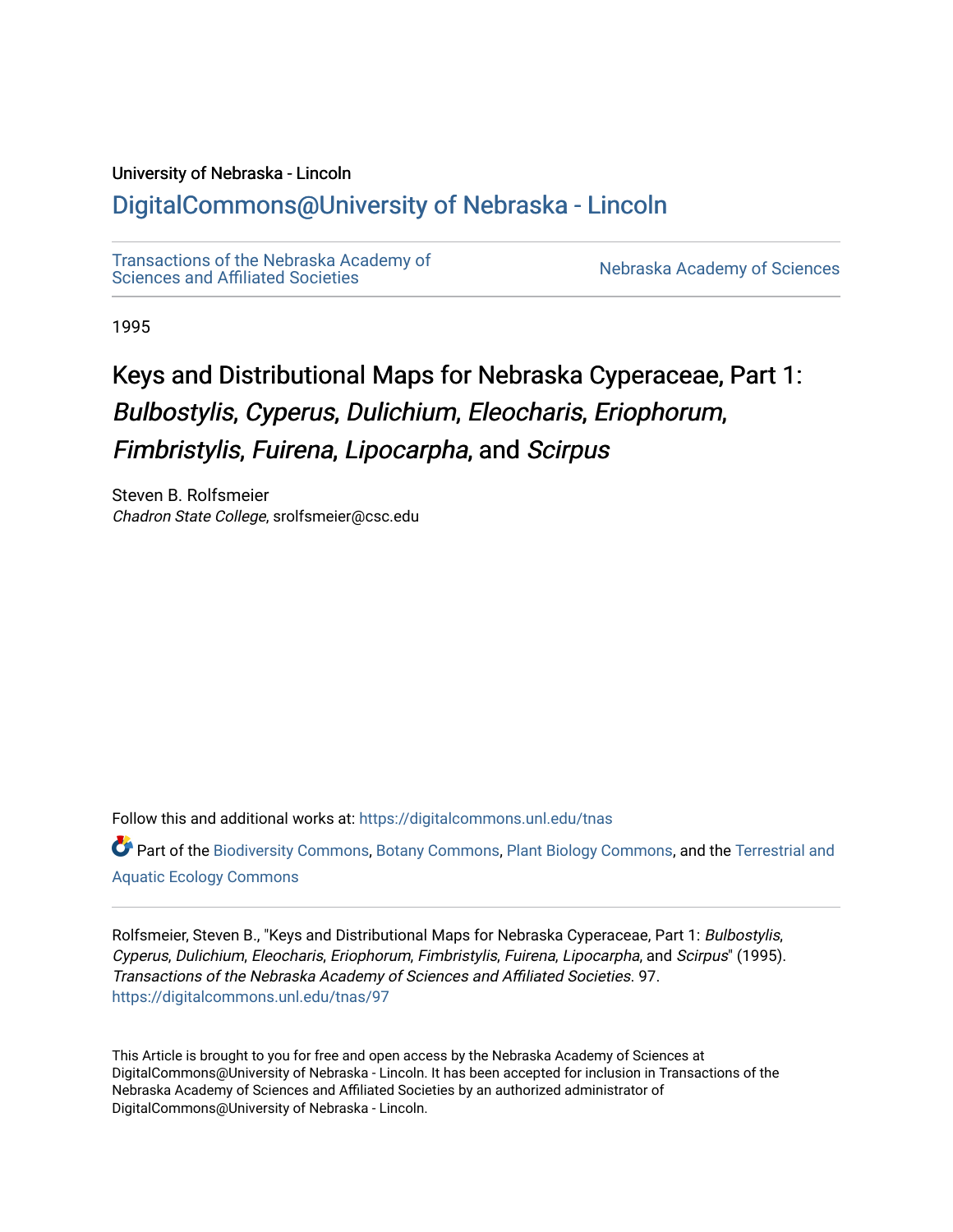#### KEYS AND DISTRIBUTIONAL MAPS FOR NEBRASKA CYPERACEAE, PART 1:

#### *BULBOSTYLIS, CYPERUS, DULICHIUM, ELEOCHARIS,*

*ERIOPHORUM, FIMBRISTYLIS, FUIRENA, LIPOCARPHA,* AND *SCIRPUS* 

#### Steven B. Rolfsmeier

R.R. 2, Box 134A Milford, Nebraska 68405-9562

#### *ABSTRACT*

Keys and distributional maps are provided for 9 genera and 43 species of Cyperaceae documented from Nebraska (excluding *Carex).* Two *species-Eleocharis elliptica* and *Fimbristylis vahlii-are* newly reported for the State, while seven species attributed to the State in the *Flora of the Great Plains* (Great Plains Flora Association, *1986)-Eleocharis compressa, E. verrucosa, E. wolfii, E. xyridiformis, Scirpus georgianus,* S. *smithii,* and S. *torrey* i-are deleted based on re-identifications, lack of specimen evidence, or specimens of doubtful provenance in the State. Notes on local systematic problems within the family are also included.

#### t t t

With 115 species in ten genera in Nebraska, the sedge family (Cyperaceae) is the third largest family of vascular plants in the State. Its members are found in a wide variety of habitats from rocky, arid prairie to rich, shaded woodland but are primarily associated with wetland habitats, where they frequently are the most common constituents. All but one of our species *(Cyperus fuscus,* of very limited occurrence) are native to North America, and only yellow nutsedge *(Cyperus esculentus)* tends to be weedy.

Despite its size, this family is regarded as economically unimportant (e. g., Jones and Luchsinger, 1979), although *Carex filifolia* and C. *nebrascensis* are important for grazing animals (Hermann, 1970). Bulrushes *(Scirpus* spp.) and other Cyperaceae are important foods for waterfowl, muskrats and other marsh-dwelling wildlife. With the increased emphasis on identification, preservation, and restoration of wetland habitats among government agencies, many employees and consultants have been forced to become familiar with this large and often difficult family.

The first published report for Nebraska Cyperaceae was the long-outdated "On the sedges of Nebraska" by Bates (1914) which compiles distributional data for 103 species, varieties, and forms, but lacks keys. Kolstad (1966) covered our species of *Carex* in his doctoral dissertation (University of Kansas, Lawrence) and later (1971) wrote keys for Nebraska Cyperaceae and Juncaceae while at Kearney State College (the latter lists 108 species of Cyperaceae for Nebraska). Unfortunately, neither was published. The most recent published treatment of all Nebraska Cyperaceae is that in the *Flora of the Great Plains* (Great Plains Flora Association, 1986) (hereinafter referred to as the *Flora GP).*  The keys in that treatment are rather spare, often rely on characters which are difficult to observe, and do not accommodate many atypical specimens such as glabrous forms of normally pubescent plants, which are often collected. Most beginning students and many professionals are often frustrated when trying to identify Nebraska Cyperaceae and either have to turn to one of a very few authorities on local Cyperaceae, or all too often avoid collecting the family altogether.

A resurgence in systematic research in the Cyperaceae *(Carex* in particular) and in floristic research in Nebraska since the 1980s has resulted in numerous changes to the sedge family treatment published in the *Flora GP.* This paper includes two species *(Eleocharis elliptica* and *Fimbristylis vahlii)* newly reported for the State, and seven species *(Eleocharis compressa, E. verrucosa, E. wolfii, E. xyridiformis, Scirpus smithii, S. georgianus,* and *S. torreyi)* that are deleted based on re-identifications, lack of specimen evidence, or specimens of doubtful provenance in the State. A paper by Rolfsmeier and Wilson, covering the genus *Carex* in Nebraska, is currently in press. Known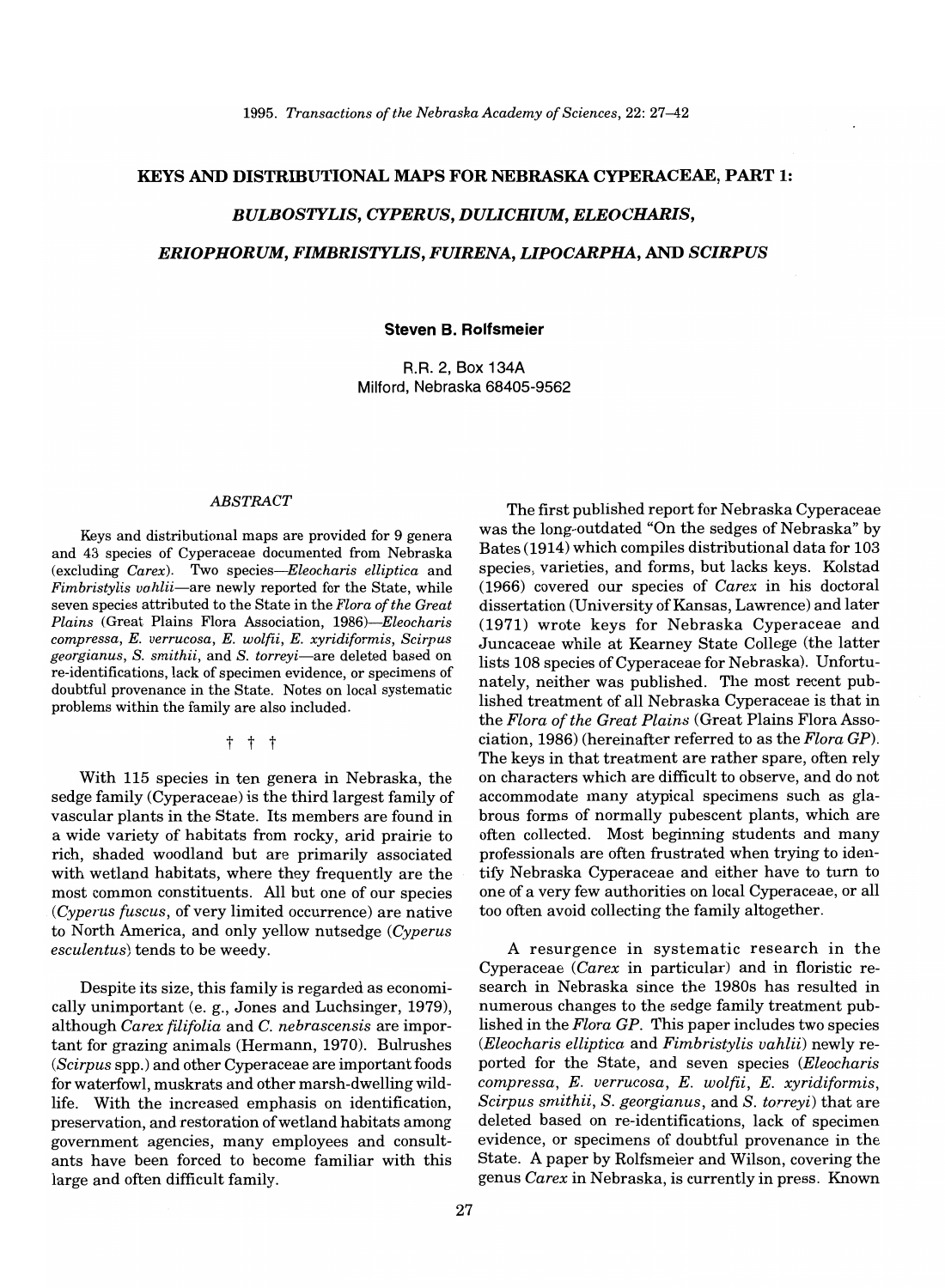distributions of all species within Nebraska were last compiled nearly 20 years ago in the *Atlas of the Flora of the Great Plains* (Great Plains Flora Association, 1977) (referred to hereinafter as the *Atlas GP),* and many have changed considerably since, due both to recent field work and to correction of many erroneous records plotted in the *Atlas GP.* 

The objectives of this paper are to provide "userfriendly" keys to the Cyperaceae of Nebraska and upto-date distributional maps for all our species and to point out local systematic problems based on field observations.

#### **METHODS**

The keys appearing here are original, but borrow much of their organization from the excellent treatments of the family in Steyermark (1963) and Voss (1972). Many of the characters employed are taken from these sources and treatments by Gleason and Cronquist (1991), Kolstad (1986), Larson (1993), and other works cited in the body of the paper. Original characters based on field and herbarium observations of Nebraska plants are also incorporated, particularly vegetative and floral characters, which are often left out of many keys. Descriptions of species are limited to the key; more complete descriptions are available in the *Flora GP.* 

The maps were compiled wholly from observations of specimens, rather than from literature reports. The primary sources of data were the herbaria of the University of Nebraska-Lincoln (NEB), University of Nebraska at Omaha (OMA), University of Nebraska at Kearney, Chadron State College (CSCN), and my own personal collections. Additional data have been included from the herbaria of the University of Kansas (KANu), the Rocky Mountain Herbarium in Laramie, Wyoming (RM), the University of South Dakota (SDU) and the South Dakota State University (SDC), Wayne State College, Doane College, Cedar Point Biological Station of the University of Nebraska-Lincoln, Crescent Lake National Wildlife Refuge, Nebraska Game and Parks Commission, and the personal collection of Robert Kaul at UNL, all (from Wayne State on) in Nebraska. All distributional data are maintained by the author in a computerized database and were mapped directly from that database using MapMaker™ software.

#### **KEYS TO THE CYPERACEAE OF NEBRASKA**

The Cyperaceae are most likely to be confused with two other monocot families, the rush family (Juncaceae) and the grass family (Poaceae), but they are distinguishable by floral and vegetative characters. The rushes have flowers which are borne individually (though sometimes clustered in sparse to dense heads) each with a perianth of 6 similar scalelike tepals and sometimes 1 or 2 inconspicuous bracts at the base. The flowers of the Cyperaceae and grasses lack the conspicuous 6-parted perianth of the rushes and are always subtended by 1 or 2 scalelike structures which completely cover or enclose the flower. In the grasses, each flower lacks a perianth (tiny rudimentary perianth parts are often present) and is subtended by 2 unequal bracts called the lemma and palea, whereas a perianth of scales or bristles may be present in the Cyperaceae and each flower is subtended by a single fertile scale. Both families have flowers arranged in groups called spikelets with sterile scales at the base. The grasses have 2 such scales (called glumes) whereas the Cyperaceae have 0-3 sterile scales per spikelet. Additionally, in most genera of the Cyperaceae the inflorescence is subtended by leaflike bracts (stemlike in some *Scirpus,* absent in *Eleocharis),* which are not present in grasses.

Vegetatively the Cyperaceae have commonly been distinguished from grasses by their 3-sided stems and 3-ranked leaves, although this character is useful only for most species of *Carex, Cyperus,* and some *Scirpus.*  Most grasses and rushes have leaf sheaths which are at least partially open on the ventral face whereas all our Cyperacae have closed sheaths. Additionally the culms (aboveground stems) of most grasses are hollow and have swollen nodes, whereas they are solid and lack swollen nodes in the Cyperaceae (except for *Dulichium).* 

Members of the Cyperaceae have a reputation (only partly deserved) as notoriously difficult to key to species. One of the major reasons is that many collected specimens are incomplete or immature. Whenever possible, underground parts should be collected, since presence of rhizomes is a frequently-used character to separate species of *Carex,* although the reliance on this character in the keys is kept to a minimum. More importantly, specimens should be collected once the achenes have matured (but before they have fallen from the plants). Achene morphology is particularly important in identification of *Eleocharis,* and the perigynium surrounding the achene is a primary taxonomic feature in *Carex.* Immature specimens are the primary reason most Cyperaceae are misidentified, although whenever possible floral and vegetative characters are included in the keys in case mature material is not available. Measurements indicate length unless otherwise stated, and geographic notations are for Nebraska only.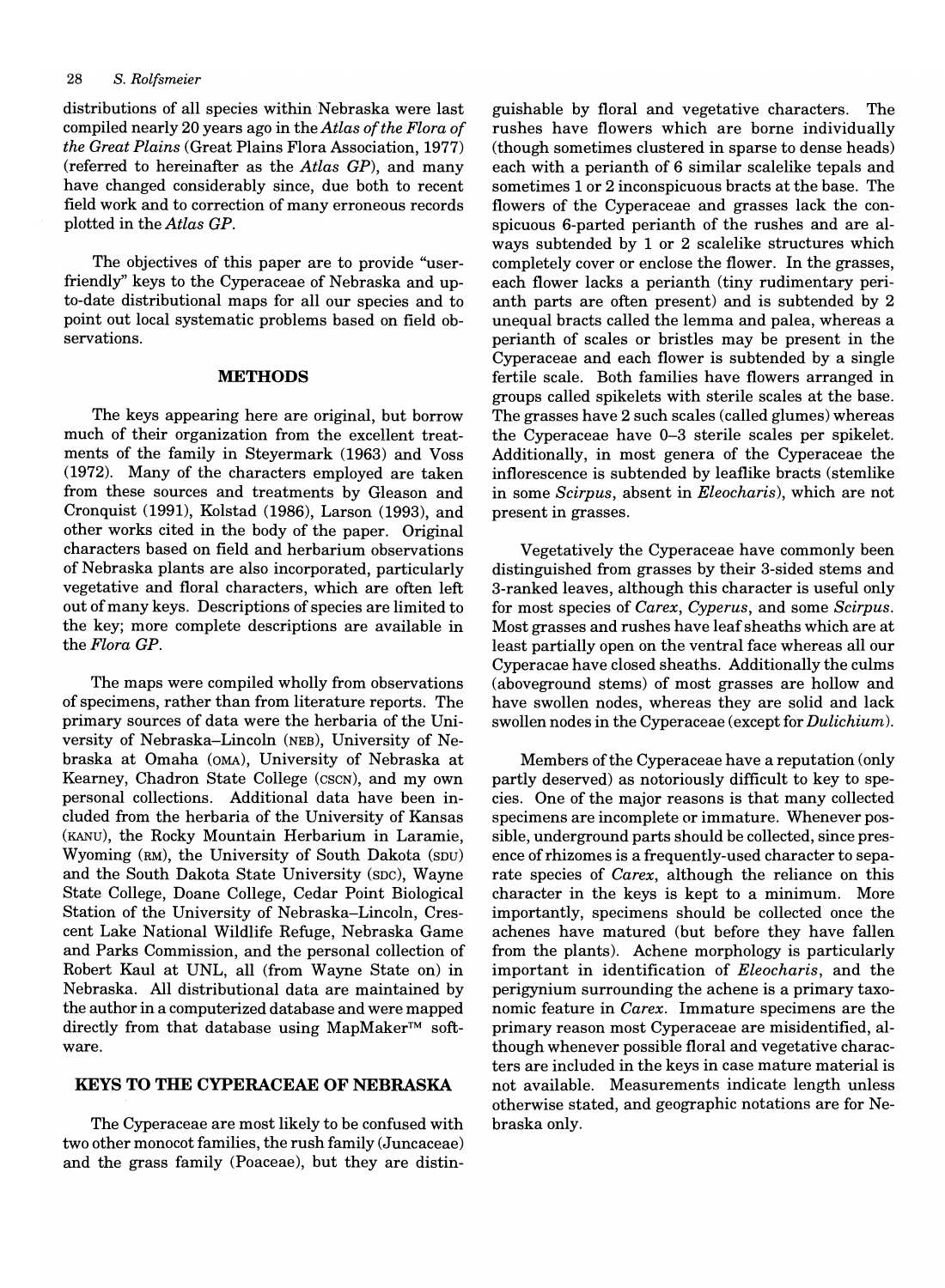#### KEY TO THE GENERA

- 1. Culms (aboveground stems) naked, without evident leaves, but bladeless sheaths may be present at the base
	- 2. Inflorescence of a single spikelet at the tip ofthe culm .........................................................*.... Eleocharis*
- 2. Inflorescence of2-many spikelets, or if 1, then appearing to arise below the tip of the culm *...... Scirpus*  1. Culms with evident leaves, at least at base
	- 3. Flowers unisexual, the pistillate flower and achene enclosed in saclike structure (perigynium)...  $(Care x)$
	- 3. Flowers bisexual, with a pistil and I-several stamens; perigynium not present
		- 4. Spikelets with flowers arranged in 2 opposite ranks, the spikelet flattened at maturity
			- 5. Spikelets borne in the axils of short, stiff leaves along the length of hollow, jointed culms; achenes subtended by bristles ..................................................................................... *Dulichium*
			- 5. Spikelets borne in a terminal inflorescence subtended by severalleaflike bracts; culms solid, not jointed; leaves arising from the base; achenes not subtended by bristles ............... *Cyperus*
		- 4. Spikelets with flowers spirally arranged in several ranks, the spikelet cylindrical or cone-shaped, not flattened
			- 6. Inflorescence appearing to arise laterally below the tip of the culm (actually subtended by an erect bract that appears to be a continuation of the culm)
				- 7. Plants very slender, mostly less than 10 em tall, with culms less than 0.5 mm thick; bristles absent at base of achene, but a small, translucent scale often present ................ .. ........................................................................................................................... *.. Lipocarpha*
				- 7. Plants taller or with thicker culms (usually both); bristles I-numerous, but no translucent scale evident at base of achene
					- 8. Achene subtended by numerous silky bristles much longer than the scale; rare in Sandhills fens ..........................................................................................*.. Eriophorum*
					- 8. Achene subtended by 1-8 bristles, not silky in appearance, shorter than the scale; widespread ..............................................................................*........................... Scirpus*
			- 6. Inflorescence arising from the tip of the culm

9. Achene subtended by 3 slender bristles alternating with 3 petal-shaped scales *.. Fuirena* 

- 9. Achene subtended by O-numerous slender bristles, petal-shaped scales absent
	- 10. Achene subtended by I-numerous slender bristles ................. go back to couplet 8
		- 10. Bristles absent at base of achene
			- 11 Style not swollen at the base; culms stout (over 3 mm thick 1 em below inflorescence) and 3-sided; leaf blades over 5 mm wide *................................. Scirpus*
			- 11 Style swollen at or near the base; culms slender (1 mm or less thick at 1 em below inflorescence) and rounded; leaf blades under 3 mm wide
				- 12. Swollen style base persistent on the achene as a distinct tubercle darker than the achene body and set off from it by a line ................*.... Bulbostylis*
				- 12 Swollen style base deciduous, not present on mature achene .................... .................................................................................................. *. Fimbristylis*

|                             |                  |          | 12      |                  |                   |        |           |          |         |                        |          |           |                    |                          | <b>12</b> Sworlen style base persistent on the achene as a distinct tubercie dai<br>Swollen style base deciduous, not present on mature achene<br><b>Fimbri</b> |
|-----------------------------|------------------|----------|---------|------------------|-------------------|--------|-----------|----------|---------|------------------------|----------|-----------|--------------------|--------------------------|-----------------------------------------------------------------------------------------------------------------------------------------------------------------|
| <b>Sioux</b>                | Dawes            | Sheridan | Cherry  |                  |                   |        | Keya Paha | Boyd     |         | Knox<br>Cedar<br>Dixon |          |           |                    |                          |                                                                                                                                                                 |
|                             | <b>Box Butte</b> |          |         |                  |                   | Brown  | Rock      | Holt     |         | Antelope               | Pierce   | Wayne     | Dakota<br>Thurston |                          |                                                                                                                                                                 |
| <b>Scotts Bluff</b>         |                  |          | Grant   | Hooker           | Thomas            | Blaine | Loup      | Garfield | Wheeler |                        | Madison  | Stanton   | Cuming             | Burt                     |                                                                                                                                                                 |
| Banner                      | Morrill          | Garden   | Arthur  | McPherson        | Logan             |        |           | Valley   | Greeley | Boone                  | Platte   | Colfax    | Dodge              | Wash-<br>ington          |                                                                                                                                                                 |
| Kimball                     | Cheyenne         | Deuel    | Keith   | Lincoln          |                   | Custer |           | Sherman  | Howard  | Nance<br>Merrick       | Polk     | Butler    | Saunders           | Douglas<br>Sarpy         |                                                                                                                                                                 |
|                             |                  |          | Perkins |                  |                   | Dawson |           | Buffalo  | Hall    | Hamilton               | York     | Seward    | Lancaster          | Cass                     |                                                                                                                                                                 |
|                             |                  |          | Chase   | Hayes            | Frontier          | Gosper | Phelps    | Kearnev  | Adams   | Clay                   | Fillmore | Saline    |                    | Otoe                     |                                                                                                                                                                 |
| Map of Nebraska<br>counties |                  |          | Dundy   | <b>Hitchcock</b> | <b>Red Willow</b> | Furnas | Harlan    | Franklin |         | Webster Nuckolls       | Thayer   | Jefferson | Gage               | Johnson Nemaha<br>Pawnee | Richardson                                                                                                                                                      |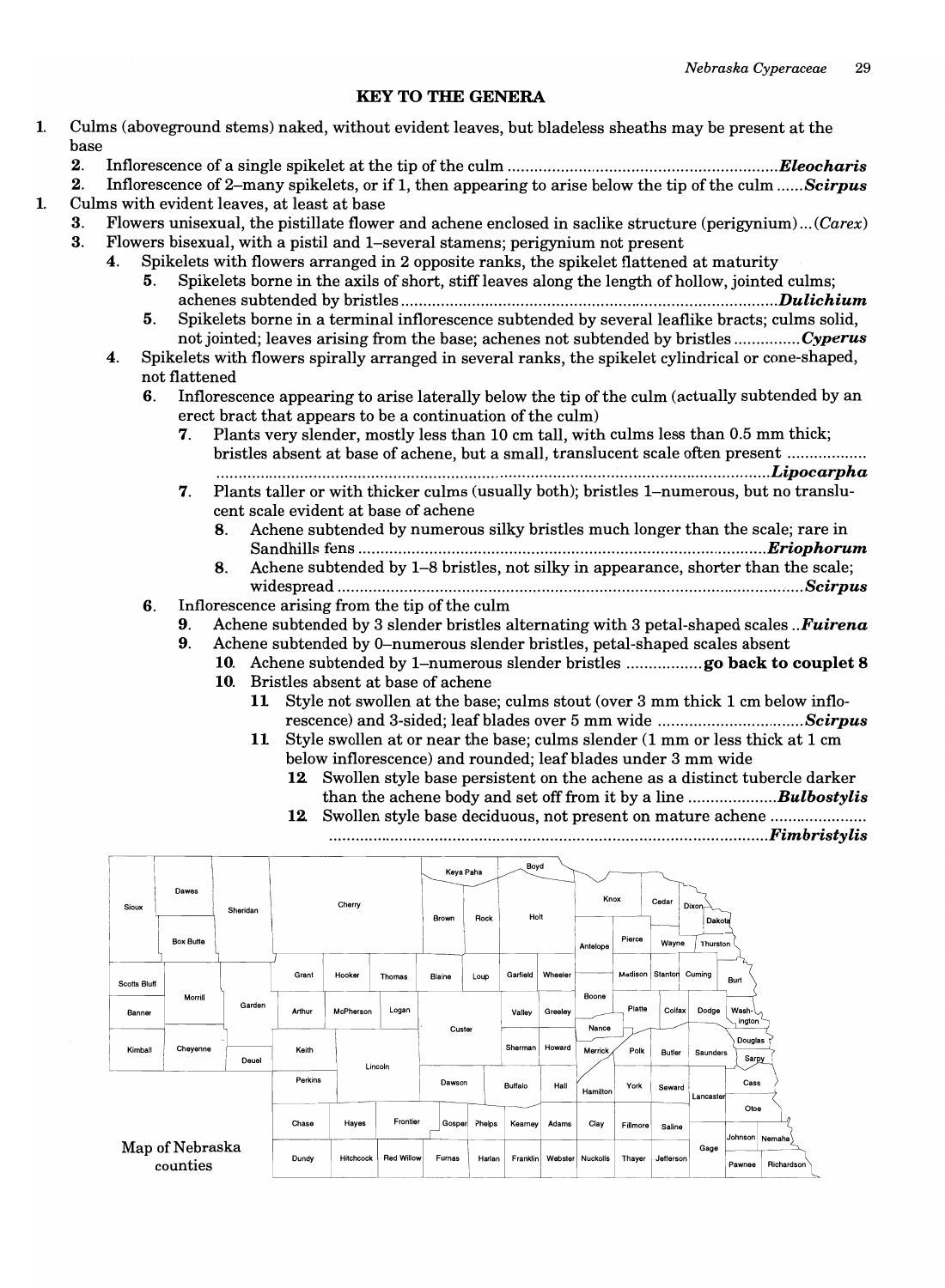*30 S. Rolfsmeier* 

#### *BULBOSTYLIS* Kunth

Annual herbs with narrow, linear basal leaves. Perianth lacking. Base of style swollen and persistent as a minute tubercle atop the achene.

*Bulbostylis capillaris* (L.) Clarke: Wet, sandy soil along rivers and ponds. Scattered and probably overlooked in c Nebraska, sparingly present in the Sandhills. This diminutive annual is very similar to the less-commonly collected *Fimbristylis autumnalis,* particularly in young

material. Flowering specimens of *Bulbostylis* can be distinguished by the pubescent fertile scales obtuse at the tip and by the bracts often with slender marginal hairs.

#### *CYPERUS* L. (FLATSEDGE)

Annual or perennial herbs. Culms 3-angled. Spikelets distichous (borne in 2 ranks on opposite sides of the rachilla) in a terminal inflorescence.

Botanists in the tropics often split *Cyperus* into several segregate genera. If these changes become more widely accepted, two of our species *(C. lupulinus* and C. *sehweinitzii)* would be transferred to the genus *Mariseus.* 

- 1. Tips of scales curved conspicuously outward; spikelets in dense hemispherical to nearly globose clusters; stamen 1; sweet-scented annuals
	- 2. Scales with a conspicuous outwardly-curved awn 0.5-1 mm, and 3-4 prominent nerves on each side; plants usually reddish at the base ......................................................................................... C. *squarrosus*
	- 2. Scales with a narrow, outwardly-curved point, without a conspicuous awn, with 1 strong but often inconspicuous nerve on each side at the edge of the broad green midrib; plants usually greenish or straw-colored at the base ...................................................................................................... C. *acuminatus*

#### 1. Tips of scales not conspicuously curved; spikelets in loose subglobose clusters or cylindrical spikes; stamens 2 or 3; annuals and perennials, not sweet-scented

- 3. Styles 2, achenes lens-shaped (with 2 convex sides); scales usually at least partly purple-brown pigmented; spikelets in loose subglobose clusters
	- 4. Styles persistent and conspicuously exserted 2–4 mm beyond the tips of the scales at maturity, divided nearly to the base; scales with a narrow purple-brown marginal band along each side (usually widest at the tip), the center of each side not pigmented .................................. C. *diandrus*
	- 4. Styles not persistent and usually exserted no more than 1 mm, united for  $\frac{1}{3}$  of their length from the base; scales pigmented (sometimes faintly) in the center of each side, especially toward the base (sometimes unpigmented) ........................................................................................ C. *bipartitus*
- 3. Styles 3, mature achenes clearly 3-sided; scales pale green or yellow to orange brown at maturity (except in the rare C. *fuscus*, which has dark purple-brown scales); spikelets variously arranged
	- 5. Scales dark purplish-brown (nearly black) at maturity; spikelets in loose subglobose clusters; rare plants of sandy soil along the Platte River ............................................................................ C. *fuscus*
	- 5. Scales lighter in color (pale straw-colored to orangish brown); spikelets not arranged in loose subglobose clusters (densely subglobose in C. *lupulinus);* widespread
		- 6. Spikelets closely arranged on the axis of the inflorescence and appearing to arise in clusters of several to many, at least the uppermost spikelets strongly ascending at maturity; perennials with a bulbous thickening at the base of the culm (below ground level); most often in welldrained uplands (occasionally in meadows and lawns)
			- 7. Bracts at the base of the inflorescence strongly ascending at maturity, the inflorescence usually arranged in loose clusters of  $1-4$  ascending spikelets; scales with a short mucronate tip at least 0.3-1.5 mm and with 4-6 distinct nerves on each side; culms usually scabrous below the bracts; achenes 2.2–2.6 mm; common in sandy soils ..............................

....................................................................................................................... C. *schweinitzii* 

- 7. Bracts at the base of the inflorescence widely spreading to reflexed at maturity, the inflorescence usually of I-several dense hemispheric to subglobose heads with many spikelets; scales narrowed to a point, occasionally with a very short mucronate tip less than 0.3 mm, and with 2 faint nerves on each side; culms glabrous below the bracts; achenes 1.2-2.2 mm; frequent in a variety of soils ......................................... C. *lupulinus*
- 6. Spikelets pinnately arranged on the axis of the inflorescence, forming short-cylindrical spikes, most spikelets spreading at nearly a right angle to the axis when mature; annuals and perennials not bulbous-thickened at the base (usually with a cormlike thickening in C.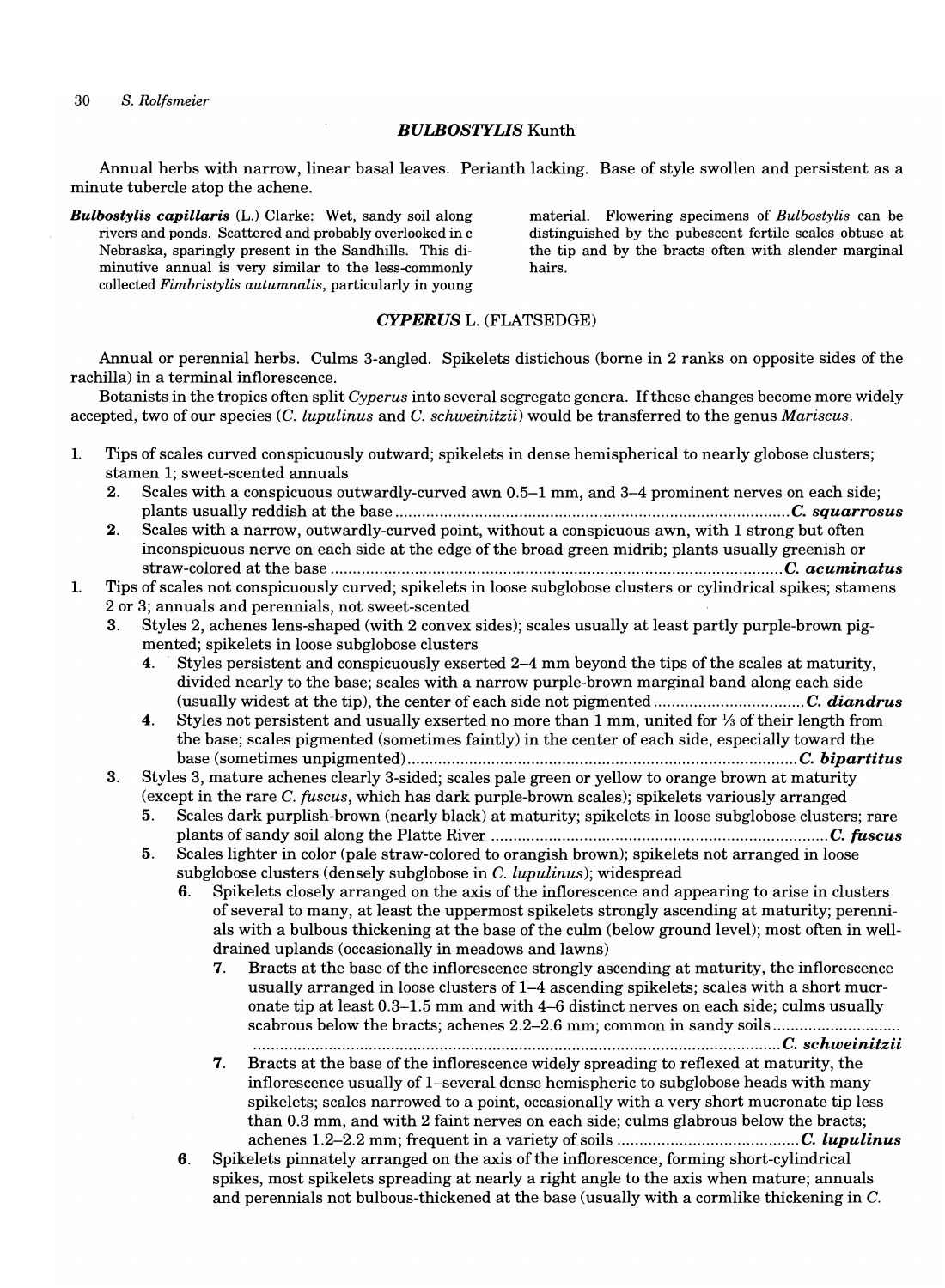*strigosus);* most often in moist ground and wetlands, sometimes in disturbed ground and lawns

- 8. Scales 1-1.5 mm, golden-brown to copper-colored when mature; achenes ivory to pale tan and smooth and shiny at maturity, 0.6-0.8 mm *................................ C. erythrorhizos*
- 8. Scales 1.7-4.5 mm, golden-yellow to reddish-brown; achenes tan to brown and minutely cellular-roughened under magnification, 1.1-2.3 mm
	- 9. Scales 3-4.5 mm, with yellowish-golden sides; achenes less than  $\frac{1}{2}$  the length of the scales; perennials with a thickened cormlike base (plants will often flower the first year before this structure has formed) ...................................................... C. *strigosus*
	- 9. Scales 1.7-2.7 mm, usually tinged with reddish or brown; achenes more than  $\frac{1}{2}$  the length of the scales; annuals or perennials with slender rhizomes
		- 10. Perennials with numerous scaly rhizomes scarcely thicker than the roots, but distinguishable from them by the presence of non-overlapping scales (rhizomes ultimately producing edible tubers at the tips); rachilla of the spikelets remaining intact and dropping from the plant as a single unit at maturity; scales pale yellowish-brown to pale brown or straw-colored (paler than the following); mature anthers  $0.8-1.5$  mm; a weed of disturbed ground and moist places .......
		- .......................................................................................................... C. *esculentus*  10. Fibrous-rooted annuals; rachilla of the spikelets readily breaking between the achenes into segments consisting of a single achene and scale; scales yellowish-brown to brown or reddish-brown; anthers 0.2-0.6 mm; moist places
			- **11** Scales yellowish-brown to brown, not overlapping on the same side of the spikelet, the tip of one scale not reaching the base of the scale directly above it; achenes narrowly cylindric, 1.7-2.0 mm; uncommon in the Sandhills .............................................................................. C. *engelmannii*
			- **11** Scales reddish-brown to brown, the tip of each one overlapping with the base of the scale immediately above on the same side; achenes obovoidshort cylindric, 1.0-1.4 mm; common, widespread *.................. C. odoratus*



- *Cyperus acuminatus* Torr. & Hook. ex Torr.: Sandy or muddy margins of ponds and streams, frequently in playas and other temporarily wet areas. Statewide but less common in w, and never exceptionally abundant. Dried specimens of this and C. *aristatus* frequently have a pleasant sweet odor described as similar to that of dried sweetclover *(Melilotus* sp.).
- *Cyperus bipartitus* Torr., brook flats edge *[C. rivularis*  Kunthl: Wet, sandy shores and margins of rivers and ponds. Widespread in appropriate habitats throughout. Occasionally forming mats of threadlike culms of which

many are sterile, resembling *Eleocharis acicularis;* usually some fertile culms present in these populations, though they frequently bear only a single spikelet.

*Cyperus diandrus* Torr.: Wet, sandy shores and banks, frequently along rivers. Widespread in Nebraska along the Platte, Loup, and Elkhorn rivers and elsewhere in the Sandhills, less common westward. Frequently growing with C. *bipartitus,* which it resembles, but distinguishable by the "shaggy" appearance of its spikelets, due to the long-exserted styles, and the coloration of the scales.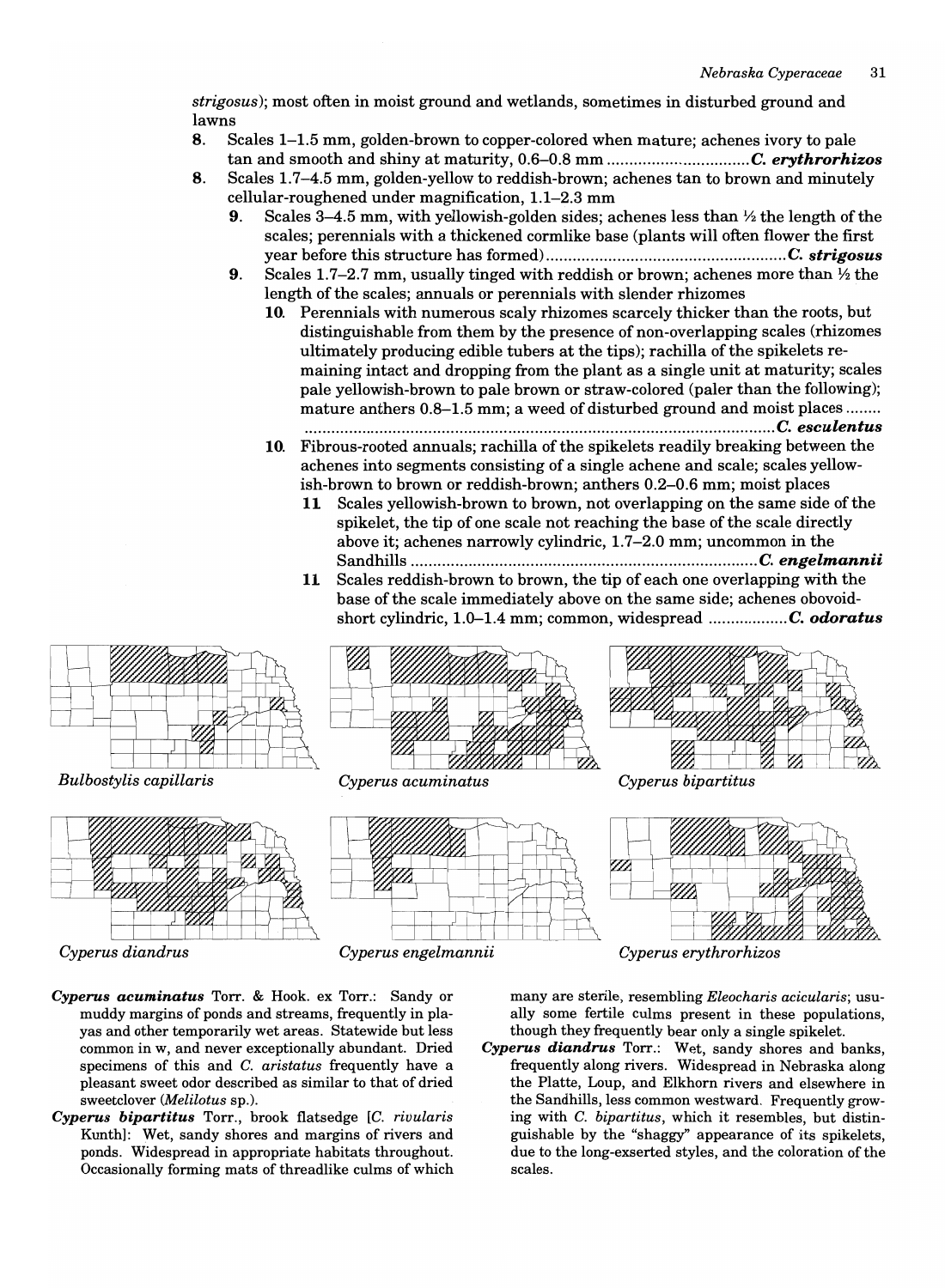

*Cyperus squarrosus Cyperus strigosus* 

- Cyperus engelmannii Steud.: Sandy shores of lakes in the Sandhills. Apparently uncommon, though perhaps overlooked. Resembles an aberrant form of the much more common C. *odoratus* and is distinguished from it by its non-overlapping scales which often point outward toward the tip and slightly expose the rachilla, giving the spikelets a jagged, zig-zag appearance, especially in dry material. Some authors have lumped this species with C. *odoratus,* though it is maintained here because of its geographic integrity within the State. For a discussion of this problem, see Mears and Libby, 1995.
- *Cyperus erythrorhizos* Muhl., red-rooted flatsedge: Muddy or sandy shores and stream margins. Widespread but not particularly common in the e portion, uncommon westward and apparently rare in the Panhandle. Often collected immature and superficially resembling C. *odoratus,* with which it often grows, but distinguishable by its shorter scales, even when young. Mature specimens are easily recognized by the rich copper-colored scales which are very densely grouped on the rachilla.
- *Cyperus eseulentus* L., yellow nutsedge: Moist, often muddy shores, ditches, banks; more often a weed of roadsides, waste ground and yards. Common in the e  $\frac{2}{3}$ , rare to absent in the w  $\frac{1}{3}$ . Most easily distinguished by the slender, scaly rhizomes among the roots. If the underground parts are not collected it may be confused with C. *odoratus,* which is quite similar. It can be distinguished from that species by the larger anthers, pale brown to straw-colored scales, and spikelets noticeably separated on the rachis (those in C. *odoratus* are densely crowded).
- *Cyperus fuse us* L. A rare sedge known only from two widely separated locations along the Platte River (In Lincoln and Douglas counties) but to be expected at intervening

locations.

- *Cyperus lupulinus* (Spreng.) Marcks *[C. filiculmis,* in part]: Dry ground in upland prairie and open woods, often where sandy. Generally restricted to sandy meadows westward. Occasionally in lawns. Two subspecies are present in the State:
	- 1. Scales 2.5-3.5 mm, loosely covering and surpassing the achene; spikelets densely to loosely clustered, with 6-22 flowers. The common subspecies .................................... subsp. *lupulinus*
	- 1. Scales 1.8-2.5 mm, fitting firmly over and scarcely longer than the achene; spikelets densely clus-

tered, with 3-7 flowers. Rare .. subsp. *maeilentus*  Subspecies *lupulinus* is the common subspecies in Nebraska, found throughout the range of the species, while subsp. *macilentus* (Fern.) Marcks was collected only once from Ewing, Holt County in 1897. In e Nebraska, subsp. *lupulinus* is frequently found with C. *schweinitzii,* and intermediates are generally common. Reports of C. *houghtonii* in the *Atlas GP* (a species reportedly derived from hybridization between subsp. *macilentus* and C. *schweinitzii)* are probably based on these apparent hybrids. These plants will likely key to C. *schweinitzii;* see comments under that species.

- *Cyperus odoratus* L. *[C. ferruginescens* Boeck.]: Wet sandy and muddy soil, shores, riverbanks, marshes. Probably our most common, widespread species, though rare to absent in the Sandhills and the w  $\frac{1}{2}$  of the Panhandle. Most likely to be confused with C. *engelmannii,* C. *erythrorhizos,* or C. *esculentus;* see comments under those species.
- *Cyperus sehweinitzii* Torr.: Sandy soils in upland prairie or along rivers. Statewide and common in the wand c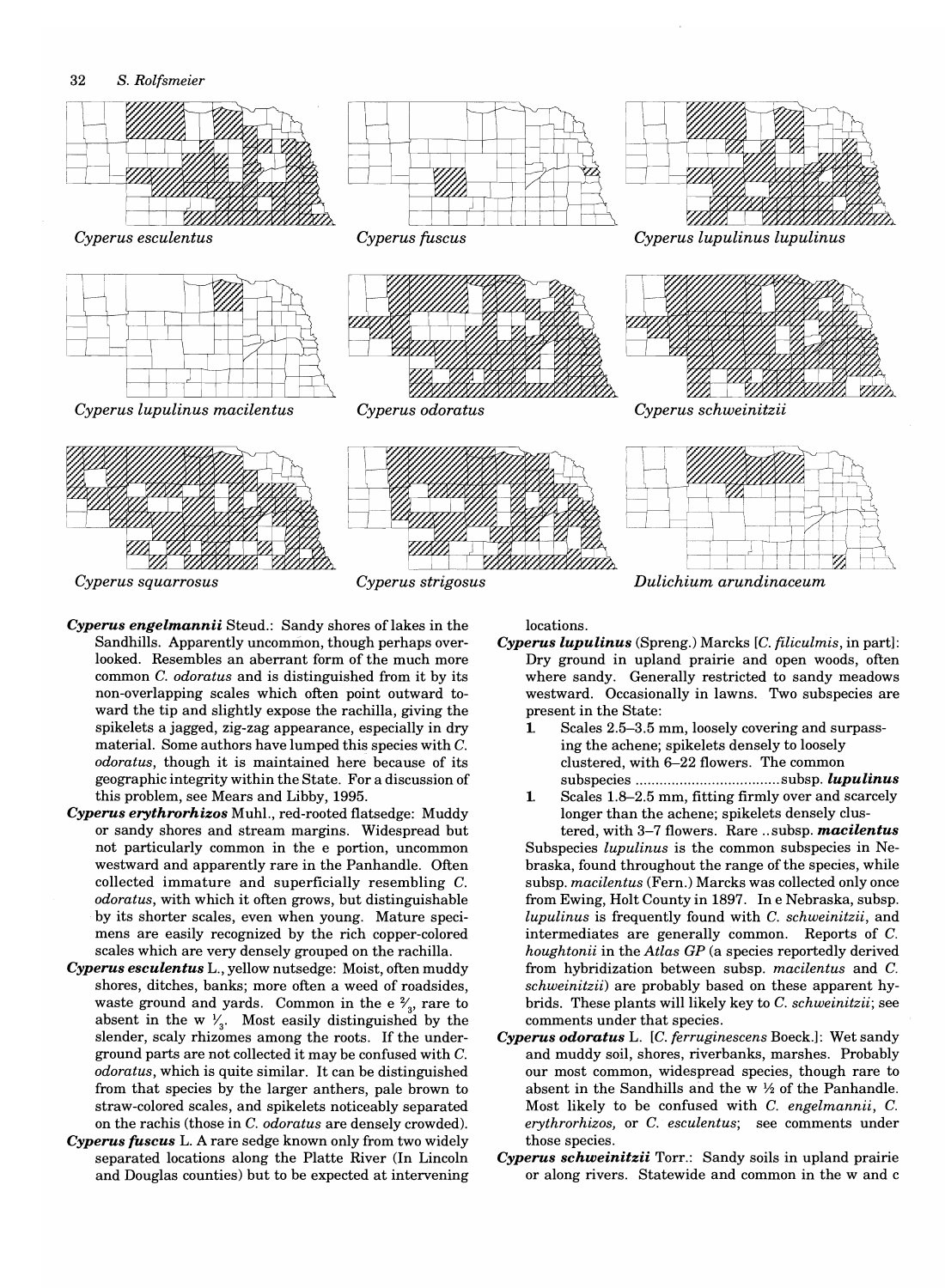parts, uncommon in the s-e and apparently also the w  $\frac{1}{2}$ of the Panhandle. This species commonly grows with C. *lupulinus* subsp. *lupulinus* and intermediates are not uncommon. These plants often resemble C. *schweinitzii,*  but have fewer inflorescence branches, leafy bracts that are more broadly spreading, and culms that are slightly scabrous. They are frequently found with the parent species, and although seed set is lower in the hybrids, backcrossing appears to result in a continuum of intermediates in some populations (Marcks, 1974), particularly in the  $e\frac{1}{2}$ .

- *Cyperus squarrosus* L. *[C. aristatus* Rottb.]: Usually sandy, but sometimes muddy soil of banks, shores, and moist depressions, infrequently in disturbed prairie and wet lawns. Statewide, often quite common. Sometimes found growing with C. *acuminatus* and distinguishable from it, even when immature, by the reddish coloration at the base of the plant.
- *Cyperus strigosus* L.: Wet ground in marshes and along margins of ponds. Widespread, though uncommon to absent in the Panhandle. Our largest species, it is generally not confused with other flatsedges when mature.

#### *DULICHIUM* Rich. ex Pers.

Rhizomatous perennial. Culms hollow, terete to obtusely 3-angled. Spikelets distichous (borne in 2 ranks on opposite sides of the rachilla), axillary.

*Dulichium arundinaceum* (L.) Britt. Marshes and fens. In n Sandhills and Jefferson County.

#### *ELEOCHARIS* R. Br. (SPIKERUSH, SPIKESEDGE)

Tufted annuals or rhizomatous perennials. Culms naked, though bladeless sheaths present at base. Inflorescence a terminal spikelet subtended by 0-3 sterile scales but no leaflike bracts. Achene with an apical caplike tubercle (in most species).

- 1. Some culms arched over and rooting at the tips; plants of s-w ....................................................*.. E. rostellata*
- 1. Culms erect or ascending, never rooting at the tips
	- 2. Styles 3-branched, achenes with 3 sides or 3-angled (rarely 2-sided)
		- 3. Tubercle of achene poorly differentiated, appearing as a beaklike continuation of the achene body (though often differently colored than the body), not set off at the base by a line or constriction
			- 4. Tubercle of achene broadly deltoid, set off from the body by an inconspicuous line or constriction (often not apparent on immature achenes); annuals forming conspicuous tufts; widespread species of muddy, drying sites .................................................... *......................... E. ovata*
			- 4. Tubercle of achene beaklike and confluent with the achene body (best observed in fully mature achenes), without a line or constriction at the base; perennials with rhizomes or stolons; of limited distribution in Nebraska
				- 5. Culms short and slender, 1-3 dm tall and < 1 mm wide, not flattened; spikes short (4-8 mm), usually with  $< 10$  flowers, and without a sterile scale at the base; rarely collected from fens in the n Sandhills ......................................................................*. E. quinqueflora*
				- 5. Culms taller and broad, 4-10 dm tall and 1-2 mm wide, somewhat flattened at least below the spike; spikes longer (8-13 mm), with mostly 10-20 flowers and subtended by a sterile scale. Infrequently collected, though locally abundant in the Republican River drainage in s-w .................................................................................................*. E. roste"ata*
		- 3. Tubercle of achene well differentiated, set off from the body of the achene by a line or a conspicuous constriction and appearing as a distinct apical cap
			- 6. Culms very slender and threadlike, 0.1-0.4 mm wide; plants often forming matlike colonies; achenes white to pale gray, with conspicuous longitudinal ridges and numerous, minute, parallel cross-bars ......................................................*.............................................. E. acicularis*
			- 6. Culms broader, 0.5-2 mm wide; plants sometimes tufted, but not forming matlike colonies; achenes straw-colored to golden yellow or olive to dark brown, smooth to roughened and without longitudinal ribs or cross-bars
				- 7. ' Tufted fibrous-rooted annuals (rarely with inconspicuous rhizomes among the tufted roots); achenes smooth and 2-sided (although styles 3-branched), straw-colored to olive or dark brown, tubercles broad-based, % as broad as the achene body or broader, and short, flattened, and scarcely constricted at the base; frequently on shores cr other temporarily wet sites ...............................................................................................*. E. ovata*
				- 7. Strongly rhizomatous perennials with scattered to loosely-clustered culms; achenes reticulate-roughened and 3-sided, golden-yellow to brown, tubercles not-broad-based,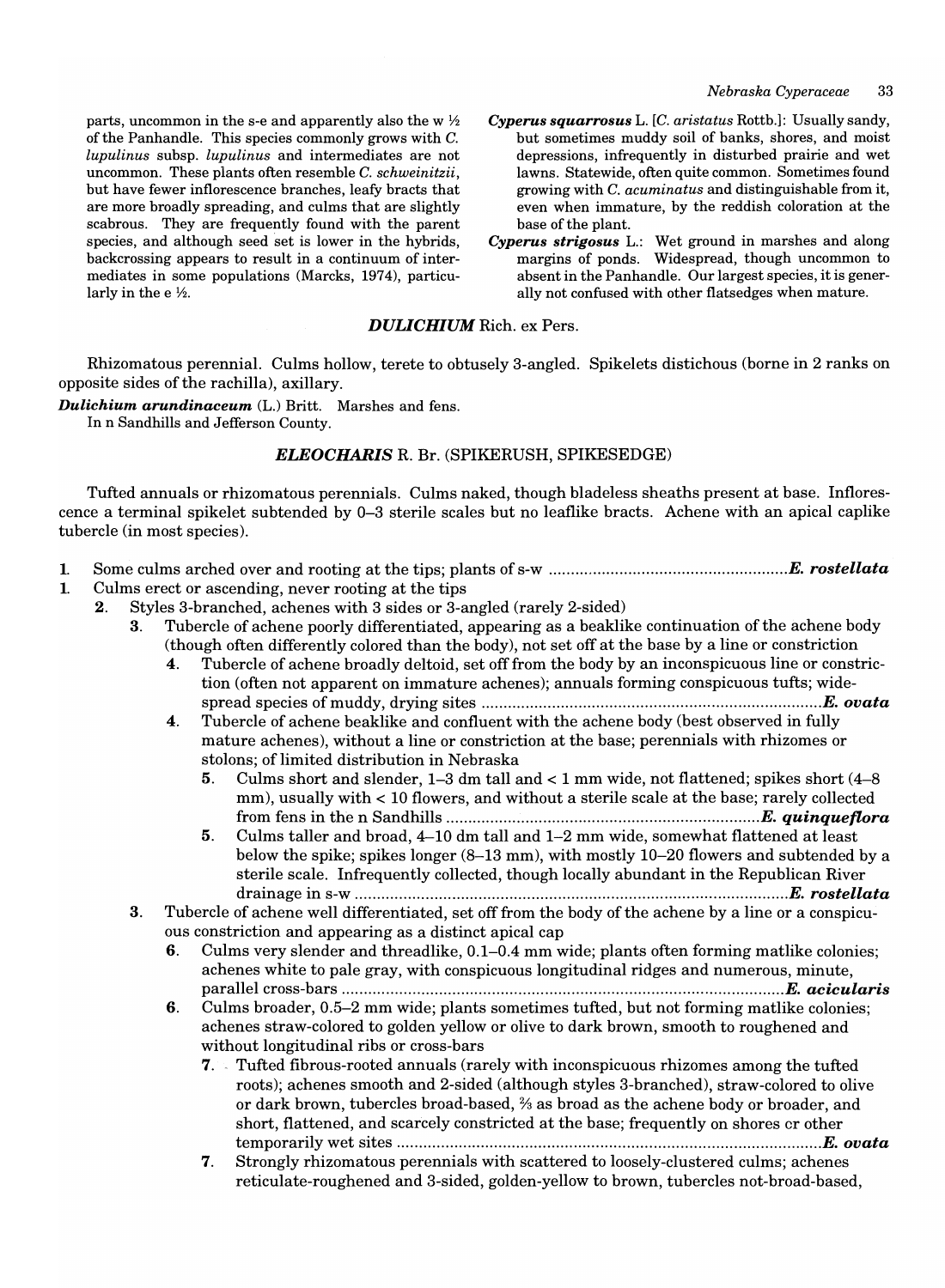flattened to deltoid and set off from the achene body by a conspicuous constriction;

- typically in wet meadows and seeps, sometimes in upland prairie ................*.. E. elliptica*  2. Styles 2-branched, achenes with 2 sides or 2-angled
	- 8. Tufted fibrous-rooted annuals (rarely with inconspicuous rhizomes); achenes 0.5-1.5 (1.7) mm (including tubercle); anthers 0.3-0.8 mm; shores and temporarily wet sites
		- 9. Mature achene dark purplish to black, tubercle minute; rare ...........................E. atropurpurea
		- 9. Mature achene pale yellow to olive or brown, tubercle conspicuous, broad, and flattened; frequent ...........................................................................................................................*.. E. ovata*
	- 8. Rhizomatous perennials; achenes 1.5-2.8 mm (including tubercle); anthers (1) 1.3-2.5 mm. Marshes and other wet areas including temporarily wet sites
		- 10. Spikelet with a single sterile scale at the base, completely encircling the culm or nearly so; scales at least halfway up the spikelet obtuse or rounded to slightly acute at the tip; culms 0.5-1.5 mm wide (when pressed) ......................................................*................... E. erythropoda*
		- 10. Spikelet commonly with 2 or 3 sterile scales at the base (some culms may have only 1), the lowermost usually not encircling the culm; scales at the middle of the spikelet acute to acuminate (rarely obtuse) at the tip; culms 0.5-5 mm wide (when pressed) *......... E. palustris*
- *Eleocharis acicularis* (L.) R. & S., hairgrass: Sandy to muddy shores of ponds and moist depressions, often forming dense mats. Common statewide. *Eleocharis paruula*  (R. & S.) Link ex Bluff & Fingerh. has been reported from all the states bordering Nebraska with the exception of Wyoming. It resembles a diminutive *E. acicularis* but has a beaklike tubercle not constricted at the base, and will probably key to *E. quinqueflora.* It is often reported from wet saline or alkaline sites, and could show up in the appropriate habitat statewide. *Eleocharis wolfii*  (Gray) Patt. was reported for Nebraska in the *Atlas GP*  and may be separated from *E. acicularis* by its flattened culms 1-2 mm wide and scales about 3 mm long as opposed to 2 mm in *E. acicularis.* The specimens which

were the bases of these reports are indistinguishable from *E. acicularis* except for the presence of a few slightly flattened culms in a few specimens. It appears that  $E$ . *wolfii* is very rare in the Great Plains, if present at all.

*Eleocharis atropurpurea* (Retz.) Kunth: Sandy to muddy shores, playas, and other drying sites. Collected fewer than 6 times from widely scattered localities. This species was last collected in 1972 from a pond in Polk County. Previous collections were made by William Tolstead in 1941. This tiny, inconspicuous species looks like a dwarf *E. ouata,* and should be sought particularly in playa and rain basin habitats in s Nebraska.

*Eleocharis elliptica* Kunth *[E. tenuis* (Willd.) Schultes var. *borealis* (Svenson) Gleason, *E. compressa* Sulliv. of Ne-

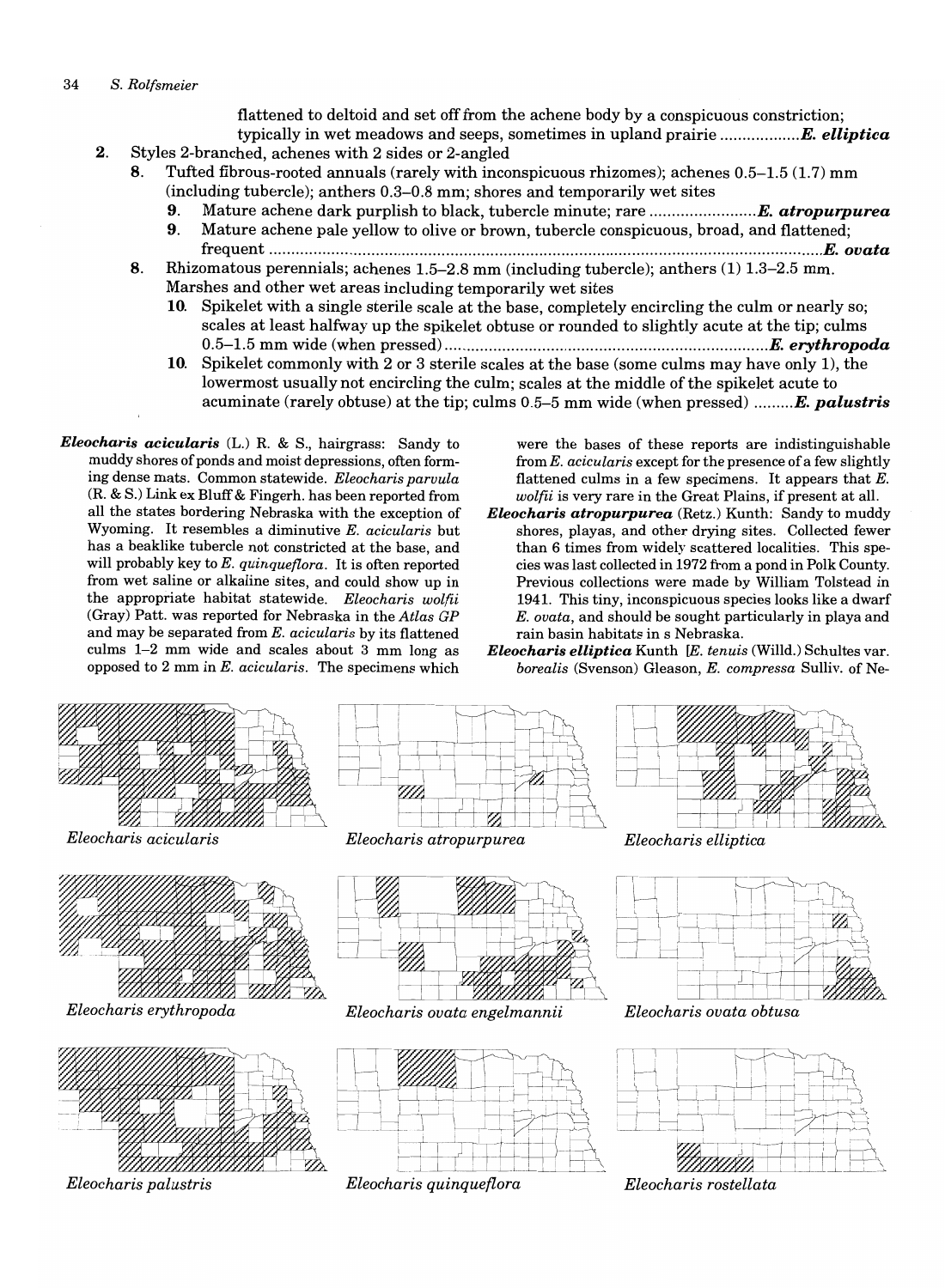braska reports] Low prairie, marshy ground, sometimes in upland prairie. Widespread, though less common westward. Apparently never common with us. For many years, our specimens of this variable and apparently poorly understood entity were known as *E. compressa,* a species whose taxonomic disposition over the years has been anything but certain. Svenson (1957) distinguished that species on the basis of its flattened culms and whitened, bifid acuminate scale tips, characters best developed in plants from the e and s-e portion of its range. Specimens from Ohio and Tennessee are easily identified by broad, distinctly-flattened culms and pale brown, deeply bifid scales, and are usually found growing on limestone. Our plants have wiry culms slightly flattened at best, and dark purple-brown, slightly bifid scales which fit Svenson's description of *E. compressa* more closely than that of *E. elliptica,* with which, he states, *E. compressa* intergrades along the edge of its range. In fact, with the exception of these acuminate, bifid scale tips, our plants are indistinguishable from typical E. *elliptica,* and a few collections I have seen from the Sandhills lack the acuminate scale tips altogether. In several more recent works such as Drapalik and Mohlenbrock (1960), Voss (1972), and Gleason and Cronquist (1991), the shape and number of vascular bundles in the culms (9-14 in *E. compressa,* 4-8 in *E. elliptical* is considered the primary diagnostic feature rather than shape of the scales. Hence the name *E. compressa* is here reserved for the flat-stemmed eastern plants, whereas our material is considered *E. elliptica.*  This problem might be resolved in the forthcoming *Flora of North Amenca.* In our area, *E. elliptica* is most likely to be confused with *E. erythropoda* or a small *E. palustris.* It is easily distinguished from both species even when immature if the underground parts are collected. E. *elliptica* has stout rhizomes with strongly overlapping scales, whereas *E. erythropoda* and *E. palustris* have slender stolon-like rhizomes with distinctly separated scales. When extremely mature, the golden achenes often stay attached to the plant even after the scales have fallen. Reports of *E. verrucosa* (Svens.) Harms (as *E. tenuis* var. *verrucosa)* in the *Atlas GP* were probably based on *E. elliptica. E. verrucosa* is a s-e species which could possibly show up in the s-e corner, and is distinguished from *E. elliptica* by its slender, capillary culms and achenes with irregular, wartlike bumps on the surface.

*Eleocharis erythropoda* Steud.: Wet areas, marshes, low prairie, seepages and along streams. Likely our most common species. *E. erythropoda* is a member of the notoriously difficult E. *palustris* complex. In recent years, most manuals have treated our North American representatives as either a complex of wildly intergradient species or as one broad, unwieldy entity. I agree with Mohlenbrock and Drapalik (1960) that it is best to recognize *E. erythropoda* as a separate species on the basis of a relatively stable combination of a single sterile scale at the base of the spike and reddish-purplish brown scales (when not infected with smut) with rounded tips. Cronquist et al. (1977) commented that there are no clear ecogeographic correlations between segregate species, although at least in Nebraska, *E. erythropoda* appears most commonly in sites that are not subject to widely fluctuating water levels, while the others are often common in playas, rain basins, irrigation ditches and other frequently-inundated sites to the exclusion of E. *erythropoda.* It may be wise to recognize this species as a variety of *E. palustris.* 

- *Eleocharis ovata* (Roth) R. & S. *[E. obtusa* (Willd.) Schultes]: Often in muddy soil in drying sites, lake margins, wet ditches. Common in s-e and s-c Nebraska, scattered n and w. The name *E. ovata* has priority over *E. obtusa* as used in the *Flora GP.* Two relatively distinct varieties are present in Nebraska:
	- 1. Tubercle depressed-deltoid, mostly less than  $\frac{1}{4}$  as long as the achene body; perianth bristles usually absent (be careful not to mistake the bristles for the filaments, which sometimes persist), when present shorter than the achene (including tubercle); spikelet oblong-cylindrical to ovate, scales usually pale brown .......... var. *engelmannii*
	- 1. Tubercle deltoid, *Y3-Y2* as long as achene body; perianth bristles usually longer than achene (including tubercle) or rarely absent; spikelet ovate to oblong, scales usually reddish-brown

................................................................ var. *obtusa*  Variety *engelmannii* (Steud.) Britt. [E. *obtusa* var. *ovata*  (Roth) Drapalik & Mohlenbrock, of Great Plains reports] is common in drying sites, rain basins, playas. Statewide, but most commonly collected from s-c, rare to absent in the Sandhills and Panhandle. Occasional specimens may have some achenes with tubercles resembling those of var. *obtusa.* Var. *obtusa* (Willd.) Kiikenth. ex Skottsb. is occasional along shores, streams, drying sites, primarily in the  $e\frac{1}{6}$ , most commonly collected s and e of Lincoln. Intermediates with var. *engelmannii* are occasionally collected in the Lincoln area. Typical var. *ovata*  is found to the n and e of Nebraska.

*Eleocharis palustris* (L.) R. & S. *[E. macrostachya* Britt., E. *smallii* Britt., E. *xyridiformis* Fern. & Brackett, of Nebraska reports]: Wet places, marshes, lake margins, playas and wet ditches. Common throughout except in the e %. As here treated, *E. palustris* consists primarily oftwo species recognized in the *Flora GP: E. macrostachya*  and *E. smallii,* which are supposedly the principal wand e phase of *E. palustris* in North America. The characters used to separate the two are extremely variable, and occur in all combinations. Traditionally, plants having narrow, firm, wiry culms, spikes with acute tips, and acuminate fertile scales have been called E. *smallii,* while plants with broad, soft, often flattened culms, spikes with acuminate tips, and fertile scales ovate to acute at the tip have been segregated as *E. macrostachya* (Fernald and Brackett, 1929; Svenson, 1957; and Steyermark, 1963). In our area, plants referable to *E. macrostachya*  vary greatly in culm width and spike characters and appear to intergrade completely with *E. smallii,* while those referable to E. *smallii* sometimes appear to approach *E. erythropoda.* Likewise, scale shape does not correlate with either culm width or spike shape in most specimens. Gilly (1946) and Mohlenbrock and Drapalik (1960) reported similar intergradation in Iowa and Illinois respectively. Efforts to clarify the situation in the Great Plains have unfortunately added to the confusion. Harms (1968) recognized *E. macrostachya* and *E. smallii*  as separate species based on chromosomal data but he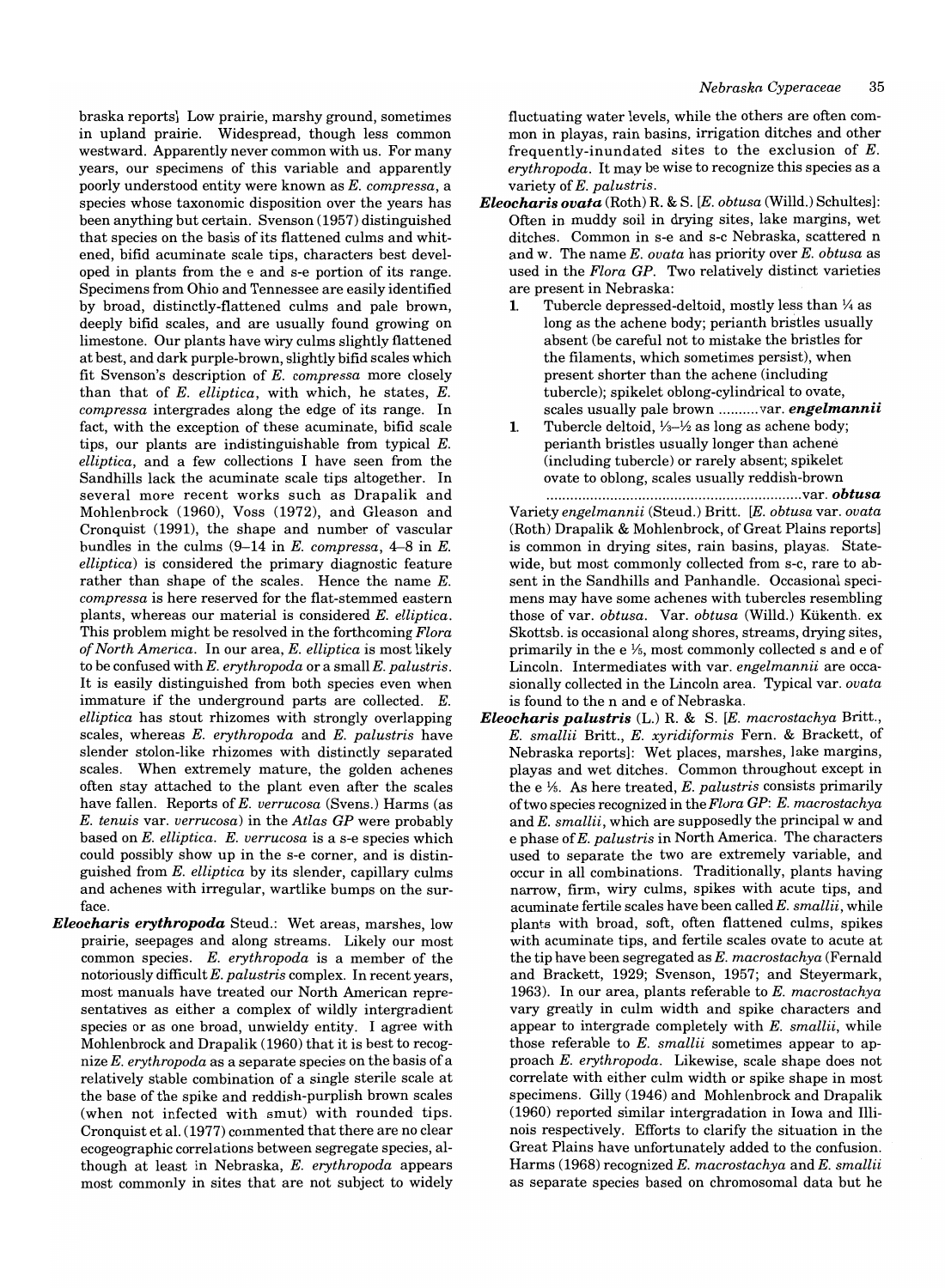#### *36 S. Rolfsmeier*

did not reliably correlate cytological differences to morphology. His key separates *E. macrostachya* from *E. smallii* on the basis of sharply oblique tips and prominent V-shaped sinuses at the tips of the bladeless leaf sheaths. All material I have seen from Nebraska has leaf sheaths truncate to slightly oblique with shallow, obscure sinuses and should therefore key to *E. macrostachya.*  Furthermore, he described *E. smallii* as having soft culms, and *E. macrostachya* with firm culms, opposite the traditional treatment (although Svenson (1957) allowed for these exceptions in his key). Treatments of this complex by Great Plains botanists since 1968 (Kolstad, 1986; Larson, 1993) have tended to follow Harms. There appears to be no geographical nor even populational integrity between these purportedly vicariant species in Nebraska. Another member of the *E. palustris* complex, *E. xyridiformis,* has added to the confusion. Harms (1968) reported this species as widespread in the Great Plains and separable from other members of the complex by its flattened stems. This condition, however, is very common in *E. macrostachya.* In fact, the description of *E. xyridiformis* in the *Flora GP* virtually matches Steyermark's concept of *E. macrostachya* in Missouri. In Fernald & Brackett's (1929) original description of E. *xyridiformis* it is considered to have only a single scale at the base of the spike, rather than the two described in the *Flora GP.* Furthermore they considered it a s-w species found only as far n as Kansas, and warned against confusing it with flat-stemmed forms of *E. mamillata* (later called *E. macrostachya).* It appears our reports of *E.* 

*xyridiformis* in Nebraska represent a distinctive and widespread race of *E. macrostachya* which Bates (1914) recognized as *E. palustris* f. *compressa.* In light of the confusion, it seems wisest to combine our reports of E. *macrostachya, E. smallii,* and *E. xyridiformis* into a single, broadly-defined species until further studies can straighten out the situation.

- *Eleocharis quinqueflora* (Hartman) Schwartz *[E. pauciflora* (Lightf.) Link.]: Wet, sandy, often boggy ground. Apparently restricted to fens in the Sandhills. Collected twice from Cherry County, in 1973 and 1982. It may be common in Sandhills fens but is very easy to overlook, appearing somewhat similar to a depauperate E. *erythropoda* but with long scales, giving the spikes a "jagged" appearance. E. parvula may key here. See note under *E. acicularis.*
- *Eleocharis rostellata* (Torr.) Torr.: Wet meadows, streambanks, marshy ground and seeps. Locally common in the Republican River drainage in s-w, possibly elsewhere. This spikesedge was collected along the Frenchman River in Chase County in 1992. All previous collections were made by William Tolstead in 1941. This plant is probably not uncommon, but it is easily overlooked. Fertile culms look like robust *E. palustris,* but the presence of arching sterile culms with roots at the tip give it away. The ones I saw were rooting just under the surface of the water, but they may also root in soil, forming loops which may catch the feet of unwary collectors.

#### *ERIOPHORUM* L. (COTTON-GRASS)

Perennial herbs. Perianth of numerous silky or cottony bristles, much exserted from the fertile scale at maturity.

|    | 1. Leaves 1–2 mm wide, triangular-channeled for their entire length; inflorescence subtended by a single,<br>erect, slender bract shorter than the umbel, so that the inflorescence appears to arise from the side of the |
|----|---------------------------------------------------------------------------------------------------------------------------------------------------------------------------------------------------------------------------|
|    |                                                                                                                                                                                                                           |
| 1. | Leaves 2–6 mm wide, triangular-channeled only in the upper 1/2; inflorescence subtended by 2 or more<br>bracts of which at least one is as long as the umbel (the bracts may break off in age), which appears to arise    |

*Eriophorum angustifolium* Honck. *[E. polystachion* L., *nomen ambiguuml,* thin-scale cotton-grass: Sandhill fens. Known from Cherry and Grant counties.

*Eriophorum gracile* Koch, slender cotton-grass: Sandhill fens. Known from Cherry, Grant, and Thomas counties. Both species are often found in the same fen.

#### *FIMBRISTYLIS* Vahl

Annual or perennial herbs. Perianth absent. Styles basally thickened and deciduous at maturity.

- 1. Style 3-parted; achene 3-sided; fibrous-rooted annuals with reddish- to golden-brown scales
	- 2. Scales pubescent at least near the base, the tips rounded to obtuse, sometimes with a slight mucronate tip; achenes sharply triangular in cross section, with conspicuous cross-ridges and a small but distinct bumplike tubercle at its tip which is darker than the achene body; bracts with tufts of long slender hairs at the tip of the expanded sheathlike portion near the base ................................. go to *Bulbostylis*
	- 2. Scales glabrous, acuminate at the tip with a short, often slightly outcurved awn; achenes rounded in cross section with faint longitudinal ribs and transverse cross-bars, lacking a tubercle; bracts glabrous to scabrous, without long slender hairs along the margins ............................................ *.... F. autumnalis*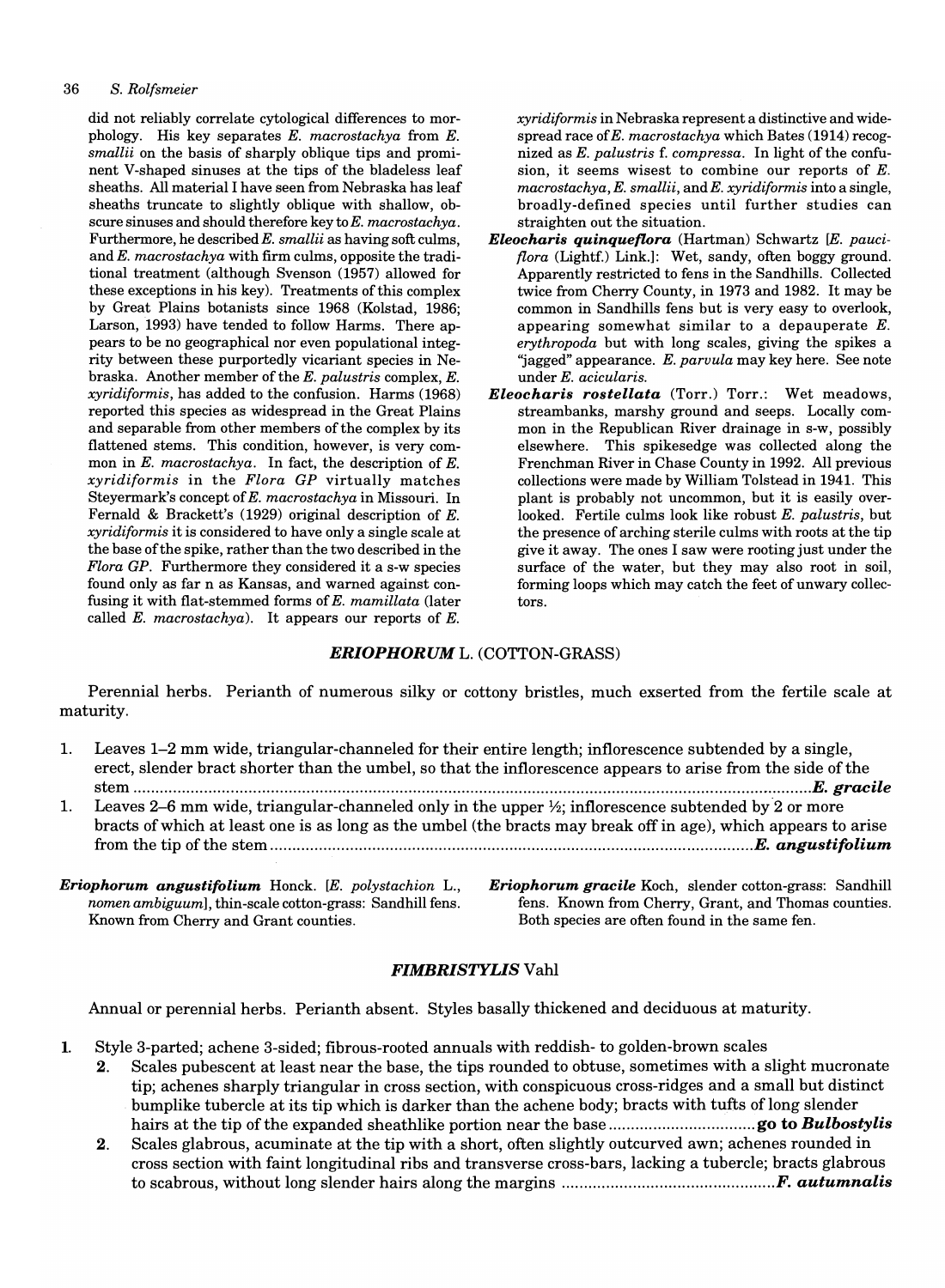- 1. Style 2-parted; achene 2-sided; plants either perennial, or annual with greenish-white scales
	- 3. Spikelets borne singly on pedicels; tall (2-10 dm) slender perennials with culms solitary or a few together from a bulbous-thickened base or rhizomes; scales pale to dark brown *................... F. puberula*
	- 3. Spikelets borne in clusters at the end of pedicels; short  $(0.1-1.5 \text{ dm})$  annuals with culms usually in small tufts; scales pale green to greenish-white ............................................................................ *. F. vahlii*
- *Fimbristylis autumnalis* (L.) R. & S.: Wet, sandy shores of ponds and rivers. Collected only three times from widely separated localities in the e  $\frac{1}{2}$ .
- *Fimbristylis puberula* (Michx.) Vahl: Moist, lowland prairie and meadows. Most commonly collected from the Platte River Valley, but nearly statewide. Two varieties in Nebraska:
	- 1. Base of culm with a bulblike thickening often clothed by the fibrous remains of old leaf sheaths, arising from a thick rhizome; longest bract below inflorescence usually shorter than inflorescence; scales ciliate. Uncommonly collected, known from scattered sites in e *Y2* ............. var. *puberula*
- 1. Base of culm without a bulblike thickening (rarely present), arising from numerous slender rhizomes; longest bract usually shorter than the inflorescence; scales glabrous. Widespread

............................................................ var. *interior*  Variety *interior* (Britt.) Kral is widespread, found throughout the range ofthe species. *Var.puberula* is uncommon, collected from a few widely scattered sites in e. More robust than the preceding.

- *Fimbristylis vahlii* (Lam.) Link: Wet, sandy shores. Known from a single collection from Hitchcock County in 1992.
	- Extremely inconspicuous, probably introduced sporadically in the State.

## *FUIRENA* Rottb. (UMBRELLA-GRASS)

Annual herbs (ours). Perianth of 3 petal-shaped scales alternating with 3 bristles.

*Fuirena simplex* Vahl: Moist, sandy soil. Occasional mostly in the Platte River Valley from c Nebraska eastward. Our plants are annuals and are assignable to var. *aristulata* (Torr.) Kral.



*Fuirena simplex Lipocarpha aristulata*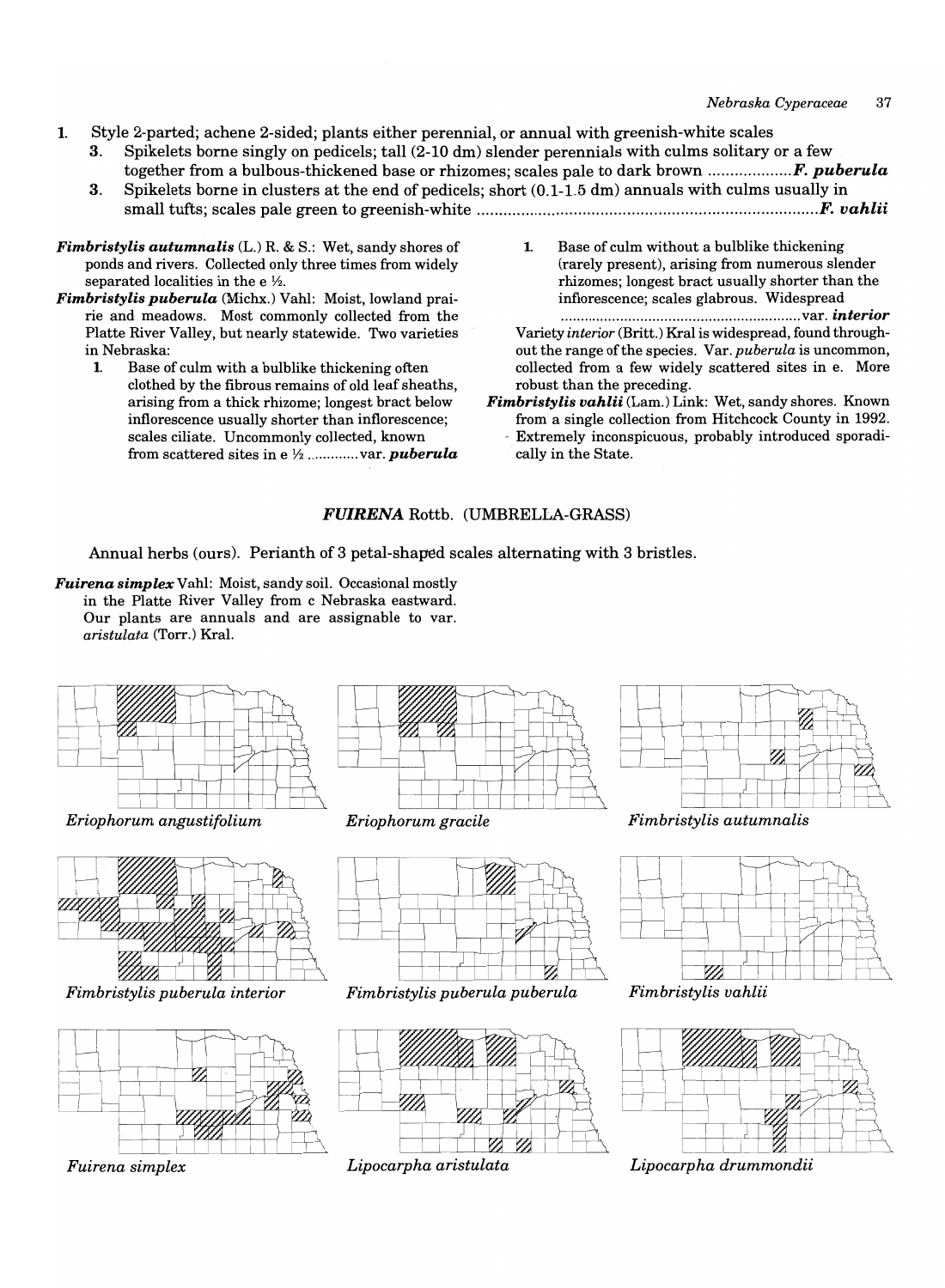## *LIPOCARPHA* R. Br. (including *HEMICARPHA* Nees & Am.)

Tufted annuals. Leaves few and slender. Inflorescence appearing to arise laterally from culm. A single inconspicuous scale-like bract opposite the fertile scale, or lacking.

- 1. Achene subtended by a thin membranous, usually translucent scale-like structure on the side opposite the scale, this inner scale as long as to longer than the achene and often partly enclosing it at the top.
	- 2. Awns of scales at middle of spike lets clearly awned,  $\frac{1}{2}$  to fully as long as the body of the scale; inner scale unpigmented and lacking veins; mature achenes dark reddish-brown to nearly black ...................... .............................................................................................................................. .................... *. L. aristulata*
	- 2. Awns of scales at middle of spikelets inconspicuous  $(< 0.2$  mm long), though a few scales at the base of the spikelet may be long-awned; inner scale sometimes brownish pigmented and usually with 3-5 veins visible under 20x magnification; mature achenes pale yellowish-brown to tan or light gray .......... ............................................................................................................*................................... L. drummondii*
- 1. Inner scale less than Y2 as long as achene, often very inconspicuous or lacking ................ *.......... L. micrantha*
- *Lipocarpha aristulata* (Coville) G. C. Tucker *[Hemicarpha*  drummondii Nees, in part (of Great Plains reports)]: Wet, sandy shores in c part. Occasionally found growing with the next species. Most of our specimens were mapped as *Hemicarpha drummondii* in *Atlas GP.*
- *Lipocarpha drummondii* (Nees) G. C. Tucker *[Hemicarpha drummondii* Nees): Wet, sandy shores in c part. Some authors have questioned whether this species is distinct
- from *L. micrantha,* though it has been more commonly confused with *L. aristulata* in Great Plains herbaria. It may be wise to recognize all our species as varieties under L. *micrantha* (cf. Friedland, 1941).
- *Lipocarpha micrantha* (Vahl) G. C. Tucker *[Hemicarpha micrantha* (Vahl) Pax): Wet, sandy shores of the Missouri, Elkhorn, and lower Platte rivers (w to Fremont) in e Nebraska.

## *SCIRPUS* L. (BULRUSH)

Annual or perennial herbs. Culms triangular or rounded, leaves present or reduced to bladeless sheaths. Perianth of bristles (rarely absent).

As traditionally treated, the genus *Scirpus* is evidently a paraphyletic group and will probably be split into several natural segregate genera in the forthcoming *Flora of North America.* Our plants will be placed in three genera: *Amphiscirpus, Schoenoplectus,* and *Scirpus.* The traditional, broad concept of *Scirpus* is maintained here until the criteria for recognizing these genera appear in print. Synonyms are provided in the text.

- 1. Inflorescence appearing to arise from the side of the stem, with a single erect to slightly spreading bract appearing to be a continuation of the culm (other smaller bracts may also be present at the base of the inflorescence)
	- 2. Inflorescence subtended by 1 or 2 small leaflike bracts in addition to the erect bract; flowers and achenes not subtended by bristles, though a single tiny scale may be present; minute annuals of wet, sandy habitats .................................................................................................................. go to *Lipocarpha*
	- 2. Inflorescence not subtended by leaflike bracts (scalelike bracts resembling the scales of the spikelets may be present); flowers and achenes subtended by bristles; annuals and perennials
		- 3. Spikelets distinctly pedicelled in a branching inflorescence (which is sometimes very compact in *S. acutus);* culms terete (round in cross section), tall and stout, usually over 1 m tall and 5-20 mm broad at the base
			- 4. Most pedicels with only a single spikelet; scales whitish to pale straw-colored; styles 3 branched and mature achenes triangular in cross-section and subtended by 2-4 bristles of irregular length, some shorter than the achene; infrequently collected, though not rare ......... . ...................... ........................ .................................... ............ ...... .................... *.... S. heterochaetus*
			- 4. Most pedicels with 2-8 spikelets (if only 1, then the scales reddish- to golden-brown); styles 2-branched and mature achenes 2-sided in cross-section and subtended by 6 bristles as long as or longer than the achene; common
				- 5. Most pedicels with 2 spikelets (occasionally 1, rarely 3) in an open, lax, usually drooping inflorescence; spikelets ovoid (about twice as long as wide) to short-cylindrical, with scales golden- to reddish brown, contrasting prominently with the green midrib, the tips usually entire; culms pale blue-green and easily compressed when fresh, with several large air chambers visible when cut transversely *............................................... S. validus*
				- 5. Most pedicels with 3-8 (or more) spikelets (rarely some with 1 or 2) in a condensed, stiff,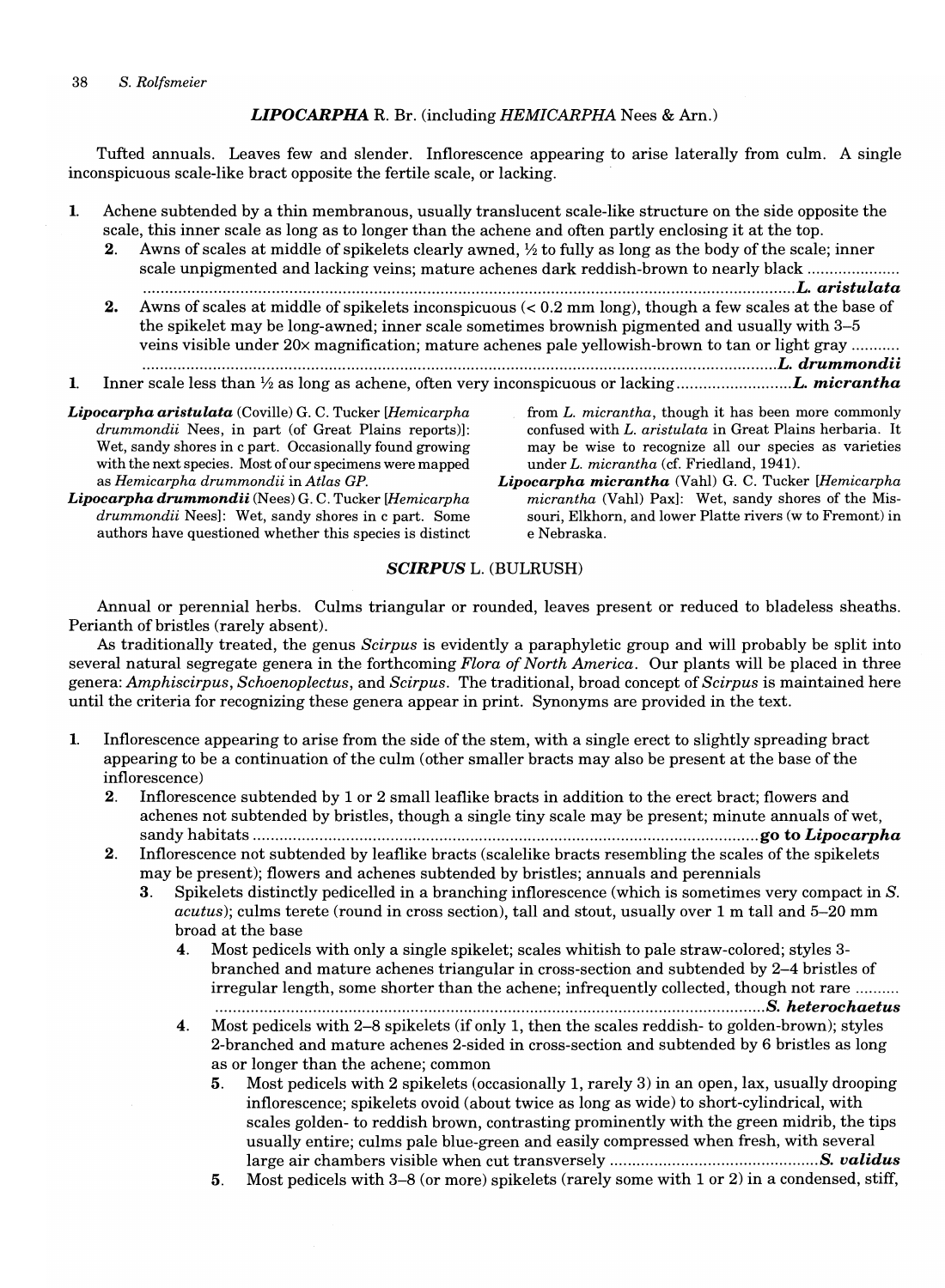often ascending inflorescence; spikelets ovoid to cylindrical (at least  $2.5 \times$  longer than wide) with dull, whitish to pale brown scales (orange-brown in possible hybrids with *S. validus),* with scattered reddish vertical bars and flecks, not prominently contrasting with the midrib, frequently split on either side of the midrib at the tip and appearing bilobed; culms dark olive green and firm when fresh, with many small air chambers giving the stem a spongy appearance when cut transversely .............................. 8. *acutus* 

- 3. Spikelets not pedicelled (rarely one may have a short pedicel) and appearing to be clustered directly from the culm (or bract); culms triangular or flattened, if terete, then slender (less than 5 mm thick) and under 1 m tall
	- 6. Fibrous-rooted annuals with soft, slender, tufted culms; achenes strongly cross-ridged. Rare plants of drying sites
		- 7. Style 2-branched; achenes 2-sided ........................................................................... 8. *hallii*
		- 7. Style 3-branched; achenes 3-sided ........................................................... 8. *saximontanus*
	- 6. Rhizomatous perennials with firm, wiry culms arising singly or in small tufts.; achenes smooth to minutely reticulate
		- 8. Culms sharply triangular; scales light brown to reddish brown and divided along either side of a short awnlike tip at least 0.5 mm; spikelets ovoid to lance-ovoid. Common, widespread in a variety of wet habitats ............................................................. 8. *pungens*
		- 8. Culms terete to flattened and slightly twisted; scales dark glossy brown and acute to obtuse and undivided at the tip; spikelets often more elongate than in the preceding. Uncommon, restricted to alkaline wetlands in the Panhandle .................... 8. *nevadensis*
- 1. Inflorescence clearly arising from the tip of the stem, subtended by 2-several similar, spreading to reflexed leaflike bracts
	- 9. Bristles absent at base of ovary and achene, and bracts at base of inflorescence less than 1.5 mm wide .
	- .............................................................................................................................. ............ go to *Fimbristylis*  9. Bristles present at base of ovary and achene, or if absent, bracts at base of inflorescence more than 1.5 mm wide
		- 10. Culms sharply triangular; spikelets large, 10-50 mm long and 5-12 mm thick; achenes 2.5-5 mm; scales somewhat puberulent; rhizomes with cormlike thickenings
			- 11 Styles 2-parted; achenes 2-sided, 3-4 mm with 2-6 poorly-developed deciduous bristles shorter than the achenes and obscurely barbed; bracts at base of inflorescence 1 or 2 (rarely 3) and leaf sheaths truncate to shallowly U-shaped at the summit; inflorescence compact and congested. Typically in saline and alkaline soils .................................................. 8. *maritimus*
			- 11 Styles 3-parted; achenes 3-sided, 4-5 mm with 6 persistent bristles at least as long as the achene and distinctly barbed; bracts at base of inflorescence 3-5 and leaf sheaths rounded or convex at the summit; inflorescence more open. Typically in freshwater sites ... 8. *fluviatilis*
		- 10. Culms obtusely 3-sided; spikelets smaller, 2-10 mm long and 1-4 mm thick; achenes 0.7-1.5 mm; scales glabrous; rhizomes without cormlike thickenings
			- 12. Spikelets borne singly or in clusters of 2-5 on each pedicel; bristles crinkled and curled at maturity, longer than the achene, and without barbs or with a few poorly-developed upwardly-pointing ones (don't confuse the bristles with the filaments, which may persist for a while); plants forming dense clumps, not rhizomatous. Infrequently collected at scattered locations in the e 1;2 .................................................................................................... 8. *pendulus*
			- 12. Spikelets borne in dense, rounded clusters of 5-25 or more spikelets at the tips of the pedicels (rarely as few as 3); bristles (sometimes absent) straight or with 1 or 2 slight kinks, at most slightly longer than the achene, and with conspicuous downward-pointing barbs; culms arising singly or a few together from strong rhizomes
				- 13. Styles 2-parted; achenes 2-sided; sheaths of basal leaves usually red-tinged. Rare in extreme n-w and Cherry County ................................................................. 8. *microcarpus*
				- 13. Styles 3-parted; achenes 3-sided; leaf sheaths all green. More common and widespread 14. Spikelets densely arranged in large globelike clusters 9-15 mm in diameter; scales blackish on the sides with a distinct short awn 0.4 mm or more. Occasional to common statewide ....................................................................................... 8. *pallidus* 
					- 14. Spikelets loosely arranged in small clusters 3-7 mm in diameter; scales dark green to brownish on the sides and acute with a short  $(0.1-0.2 \text{ mm})$  tip. Frequent in the e 15, rarely westward .................................................................................. 8. *atrovirens*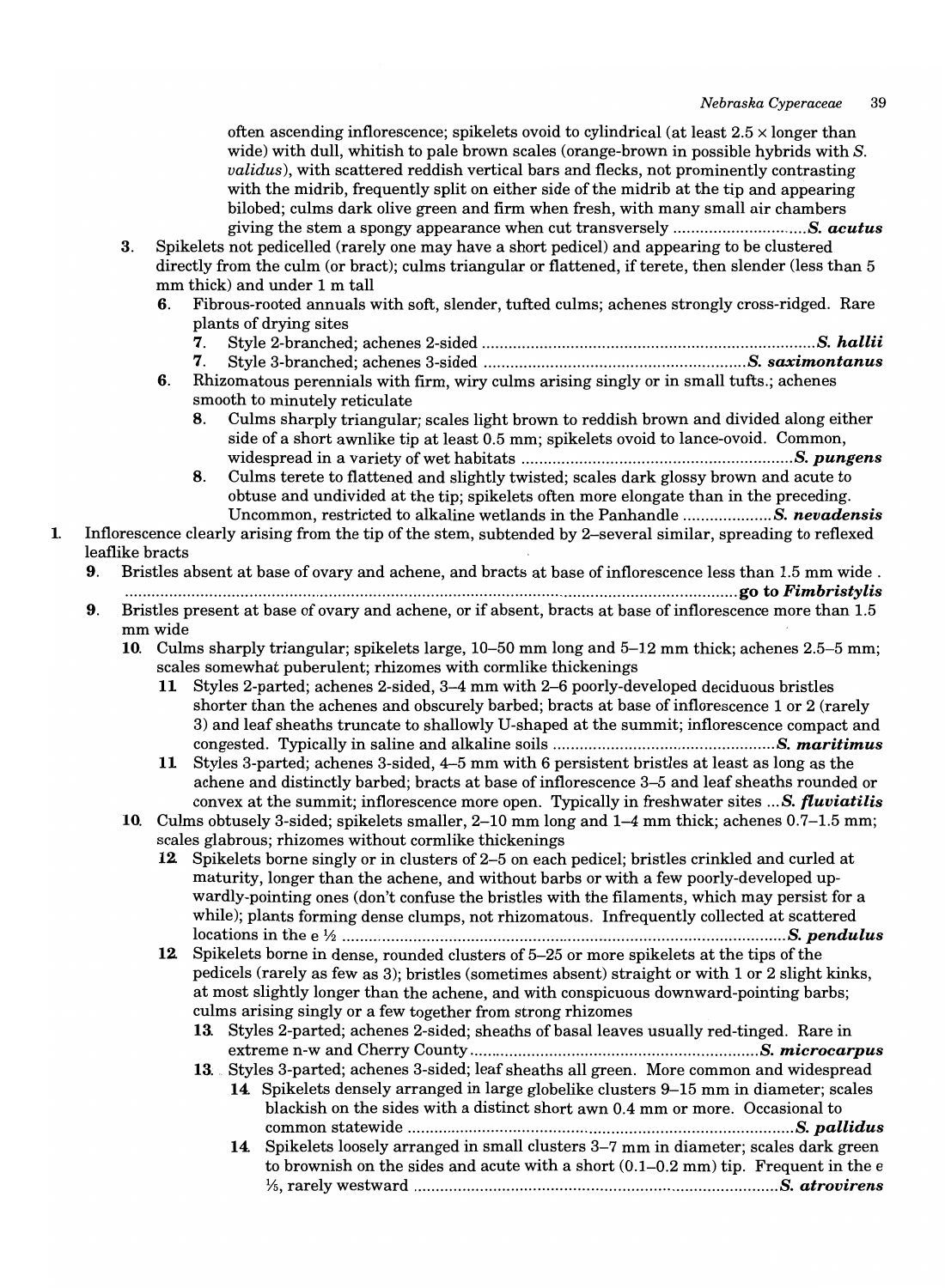

- *Scirpus acutus* Muhl. ex Bigelow *[Schoenoplectus acutus*  (Muhl. ex Bigelow) Löve & Lövel, hardstem bulrush: Marshes, and ponds. Common statewide, less so in the e and s. Sometimes considered indistinct from S. *validus,*  the two species are rarely confused in our area. Galen Smith has labelled some specimens at NEB hybrids. Many of these resemble S. *acutus* in overall appearance but have reddish-brown scales. The hybrids are not mapped.
- *Scirpus atrovirens* Willd., dark-green bulrush *[S. georgianus* Harper, of Nebraska reports]: Marshes, streambanks, wet meadows. Occasional to frequent in the e 1/6, rarely scattered w to c. Plants are occasionally found which have achenes without bristles or with up to 3 poorlydeveloped ones. These have been collected sporadically in the Blue River drainage and at Minden and were mapped as var. *georgianus* (Harper) Fern. in the *Atlas GP.* Schuyler (1967) separates this variety from the typical variety in that it lacks cross-partitions between the veins of the sheaths, in addition to the lack of bristles. All our specimens identified as var. *georgianus* (including some seen by Schuyler) have these partitions and are only reliably separated from var. *atrovirens* by the lack of bristles. Although the bristle character seems to be consistent within a population, the range of var. *georgianus* given in the *Flora GP* is within that of var. *atrovirens,* and I have chosen not to recognize this variety in Nebraska until some consensus as to the taxonomic value of bristle number in *Scirpus* is reached.
- *Scirpus fluviatilis* (Torr.) Gray *[Schoenoplectus fluviatilis*  (Torr.) M. T. Strong], river bulrush: Marshes, shores. Occasional to frequent statewide, except s-w and s  $\frac{1}{2}$  of Panhandle.
- *Scirpus hallii* Gray: Sandy, drying sites. Collected twice from along U. S. 281 s of O'Neill in 1941 and 1971. All

reports of this species for Nebraska in the *Atlas GP* with the exception of that for Holt County are S. *saximontanus.*  This species will probably be transferred to the genus *Schoenoplectus* in *Flora of North America,* but no combination has yet been published in that genus.

- *Scirpus heterochaetus* Chase *[Schoenoplectus heterochaetus*  (Chase) Sojakl: Rain basins, lake margins. Collected at several localities in the rain basins of s-c Nebraska (where it is locally common) and twice in the n Sandhills. Doubtlessly more common than our collections indicate. This species is widespread throughout South Dakota and should be sought across n Nebraska and elsewhere. It is probably overlooked because of its resemblance to two more common bulrushes. In shallow water it usually has very narrow, firm dark olive-green stems and resembles S. *acutus.* In deeper water the stems are thicker and soft, and with its drooping inflorescence it resembles S. *validus.* A survey of several rain basins in s-c Nebraska in 1994 revealed S. *heterochaetus* to be occasional to common at each site, while S. *acutus* and S. *validus* were absent.
- *Scirpus maritimus* L. *[Schoenoplectus maritimus* (L.) Lye: Riverbanks, sandbars, saline and alkaline meadows. Occasional in w  $\frac{1}{6}$  and eastward in the Platte and Missouri River valleys and in the e saline marshes.
- *Scirpus microcarpus* Presl: Low areas along streams. Collected a few times in the Hat Creek basin in Sioux County and once from Cherry County.
- *Scirpus nevadensis* S. Wats. *[Amphiscirpus nevadensis* (S. Wats.) Oteng-Yeboahl: Shores and basins in strongly alkaline soils. Locally common in the Sandhills and the n Platte River floodplain in the Panhandle. The report of S. *smithii* from Sheridan County in the *Atlas GP* is based on a sheet of S. *nevadensis* at KANU. This species is often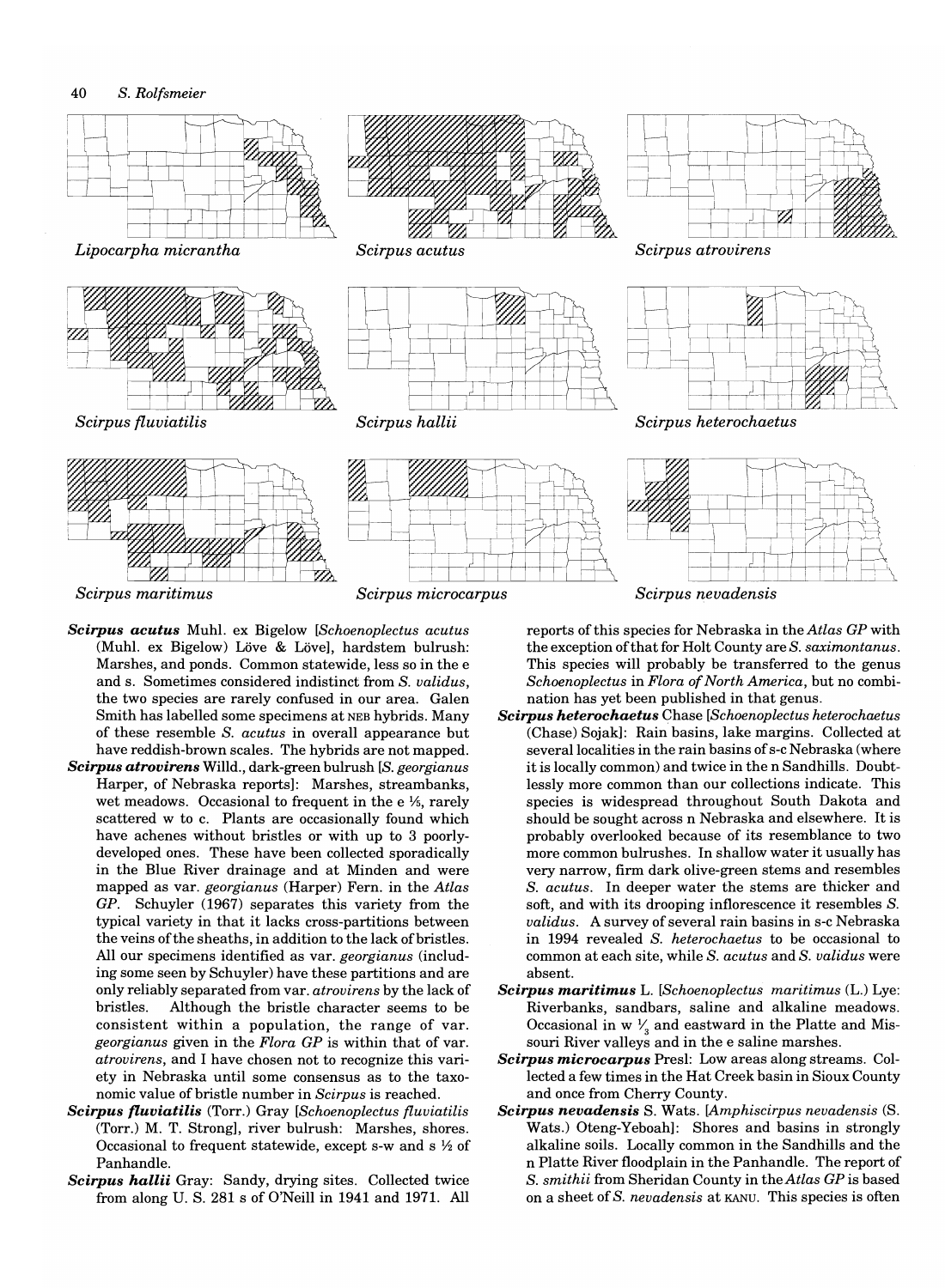abundant in the appropriate habitat, but has rarely been collected, possibly due to its resemblance to the ubiquitous S. *pungens.* 

- *Scirpus pallidus* (Britt.) Fern. *[S. atrovirens Willd. var. pallidus* Britt.): Marshes, pond margins, in similar habitats to S. *atrovirens.* Occasional to common statewide, though much less common where its range overlaps with S. *atrovirens.* Obviously related to and in our area morphologically distinct from S. *atrovirens,* even in mixed populations.
- *Scirpus pendulus* Muhl.: Marshes, wet meadows, rarely on uplands. Not common anywhere in the State, but most likely encountered in the s-e. Within the last 15 years this bulrush has been collected from widely scattered locations to the wand n-w of s-e Nebraska.
- *Scirpus pungens* Vahl *[S. americanus Pers., misapplied, Schoenoplectus pungens* (Vahl) Palla): Marshes, wet ditches, moist meadows, tolerant of alkali. Statewide, probably our commonest species. S. *torreyi* Olney was reported from Dodge County in the *Atlas GP* based on two misidentified sheets of S. *pungens* at NEB.
- *Scirpus saximontanus* Fern. *[Schoenoplectus saximontanus*  (Fern.) Raynal): Shores, drying sites. Most collections from the rain basins of s-c, but also from the s-w playas and the Sandhills. Cronquist (1991) considers this species a variety of S. *supinus* (along with S. *hallii),* since style number and achene shape seem to be the only characters separating the two. Our few collections suggest that S. *saximontanus* is more frequent in heavier soils. Most of our collections were made by William Tolstead in 1941 and our most recent collection was made in 1944 prior to its discovery in Dawes County in 1995.
- *Scirpus validus* Vahl, *[Schoenoplectus tabernaemontani*  (Gmel.) Pallai softstem bulrush: Marshes, lake margins. Found in similar habitats as S. *acutus* but more frequent in mucky soils. Statewide and common, except less so in the Sandhills. Some authors submerge our material into Eurasian S. *tabemaemontani,* and our plants will probably be recognized as a subspecies under *Schoenoplectus tabemaemontani* in *Flora of North America.* There is, however, some question as to whether the epithet

*"validus"* applies to North American material. Nonetheless I have decided to maintain our plants under the traditional name *(Scirpus validus)* until this issue is resolved. This species forms apparent hybrids with S. *acutus* (see note under that species), some of which may resemble S. *validus* but with longer, narrower spikes and more congested inflorescences.

#### **ACKNOWLEDGMENTS**

I would like to thank Drs. Gary Larson, Ronald McGregor, and Anton Reznicek for helpful comments on this portion of the manuscript and Drs. Robert Kaul and David Sutherland for their suggestions and patience through numerous revisions and also to David Sutherland for putting together the maps. I would also like to acknowledge the curators and staff of the institutions listed in the introduction for allowing me access to their facilities.

#### **LITERATURE CITED**

- Bates, J. M. 1914. On the sedges of Nebraska (family Cyperaceae). *University of Nebraska Studies 14:*  145-165.
- Cronquist, A, A H. Holmgren, N. H. Holmgren, P. K. Holmgren, and J. L. Reveal. 1977. *Intermountain Flora, Vol.* 6 *(Monocotyledons).* New York, Columbia University Press: 584 pp.
- Drapalik, D. J., and R. H. Mohlenbrock. 1960. The taxonomic status of *Eleocharis elliptica. American Midland Naturalist* 63: 143-148.
- Fernald, M. L., and A. E. Brackett. 1929. The representatives of *Eleocharis palustris* in North America. *Rhodora* 31: 57-80.
- Friedland, S. 1941. The American species of *Hemicarpha. American Journal of Botany* 28: 855- 861.